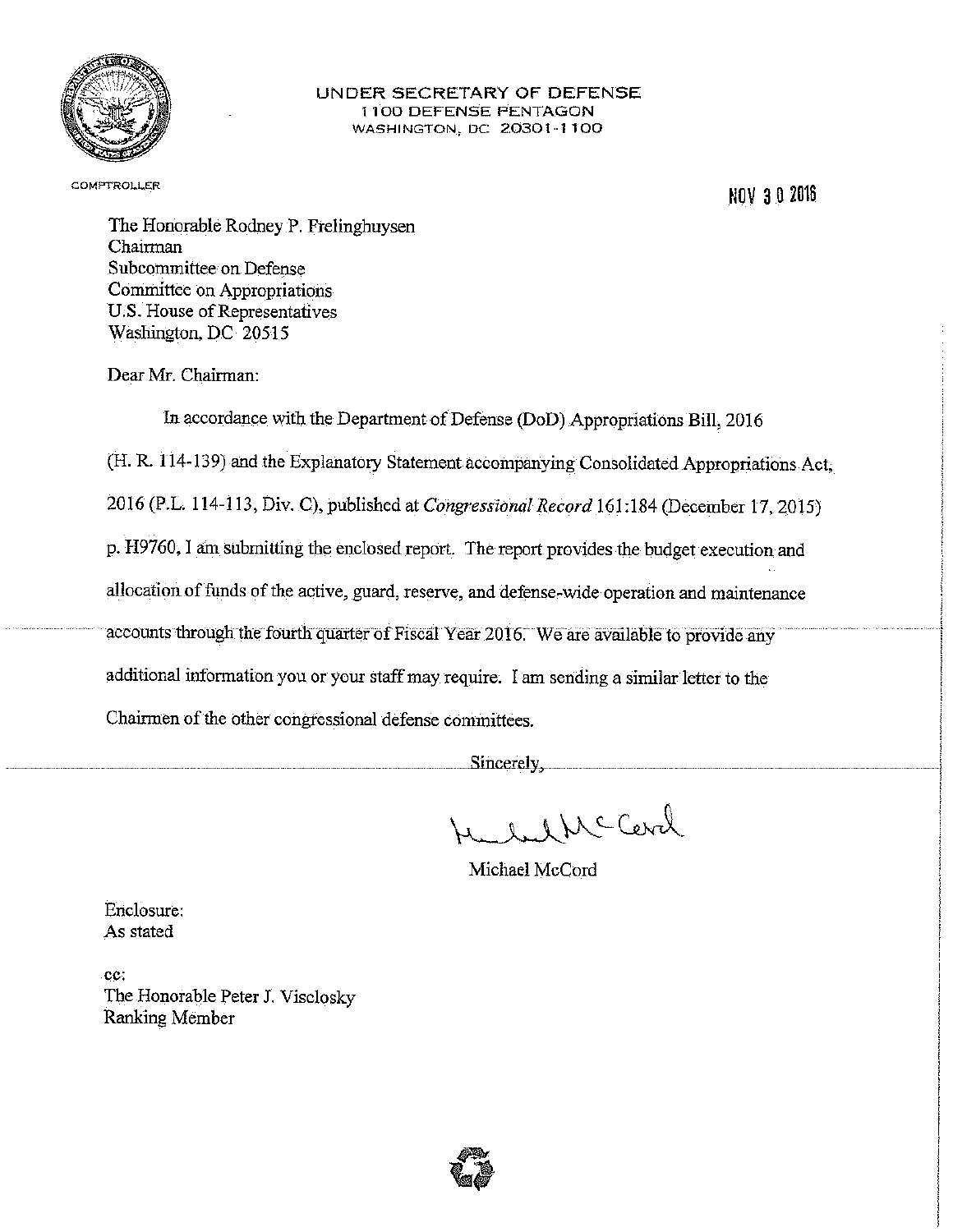

# UNDER SECRETARY OF DEFENSE **1100 DEFENSE PENTAGON** WASHINGTON, DC 20301-1100

**NOV 3 0 2016** 

COMPTROLLER

The Honorable William M. "Mac" Thornberry Chairman Committee on Armed Services U.S. House of Representatives Washington, DC 20515

Dear Mr. Chairman:

In accordance with the Department of Defense (DoD) Appropriations Bill, 2016 (H. R. 114-139) and the Explanatory Statement accompanying Consolidated Appropriations Act, 2016 (P.L. 114-113, Div. C), published at Congressional Record 161:184 (December 17, 2015) p. H9760, I am submitting the enclosed report. The report provides the budget execution and allocation of funds of the active, guard, reserve, and defense-wide operation and maintenance. accounts through the fourth quarter of Fiscal Year 2016. We are available to provide any additional information you or your staff may require. I am sending a similar letter to the Chairmen of the other congressional defense committees.

Sincerely,

McCard

Michael McCord

Enclosure: As stated

cc: The Honorable Adam Smith Ranking Member

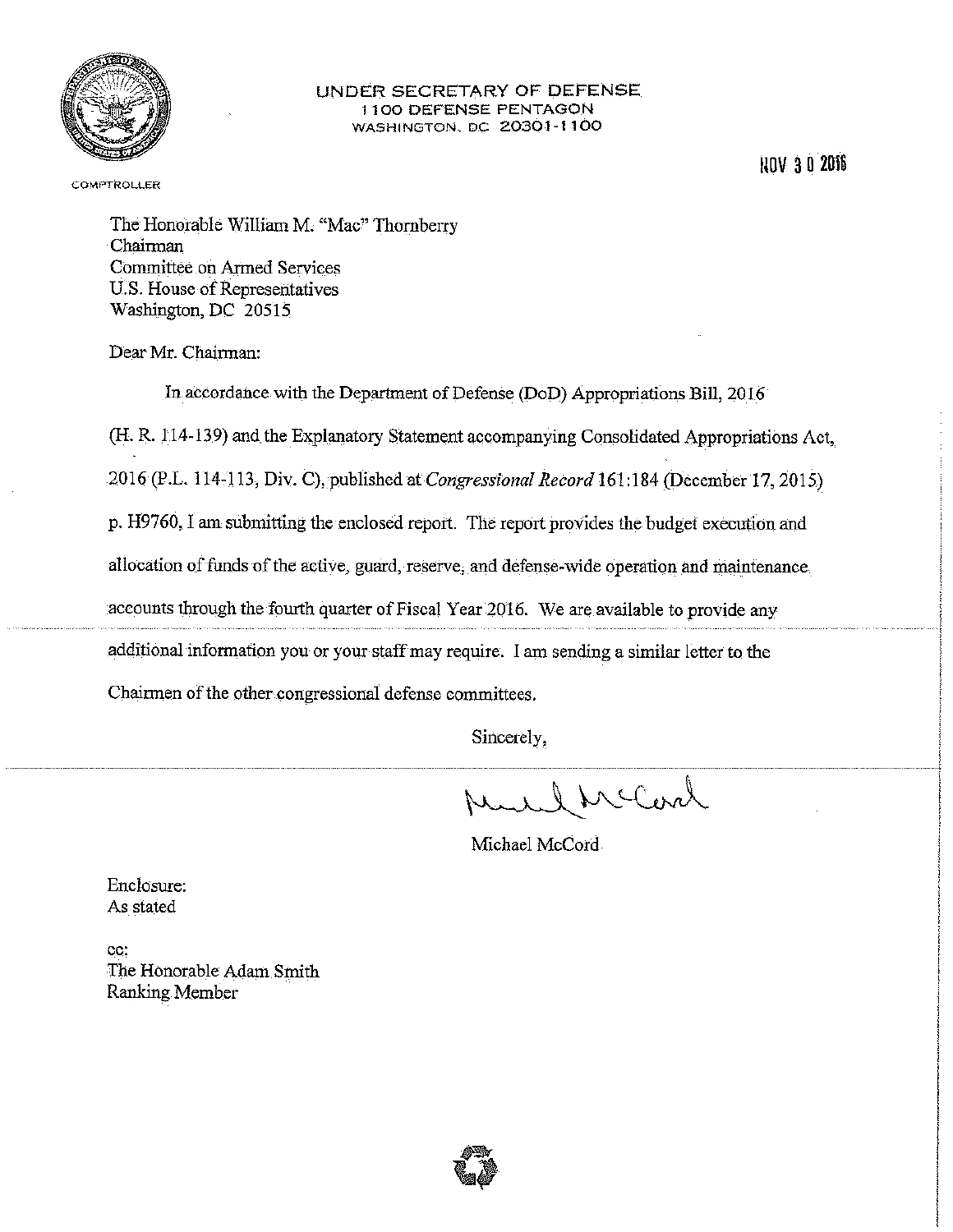

# UNDER SECRETARY OF DEFENSE 1100 DEFENSE PENTAGON WASHINGTON, DC: 20301-1100

COMPTROLLER

**NOV 3 0 2016** 

The Honorable Thad Cochran Chairman Subcommittee on Defense Committee on Appropriations **United States Senate** Washington, DC 20510

Dear Mr. Chairman:

In accordance with the Department of Defense (DoD) Appropriations Bill, 2016

(H. R. 114-139) and the Explanatory Statement accompanying Consolidated Appropriations Act, 2016 (P.L. 114-113, Div. C), published at Congressional Record 161:184 (December 17, 2015) p. H9760, I am submitting the enclosed report. The report provides the budget execution and allocation of funds of the active, guard, reserve, and defense-wide operation and maintenance accounts through the fourth quarter of Fiscal Year 2016. We are available to provide any additional information you or your staff may require. I am sending a similar letter to the Chairmen of the other congressional defense committees.

Sincerely........

Hurled McCord

Michael McCord

Enclosure: As stated

cc: The Honorable Richard J. Durbin Vice Chairman

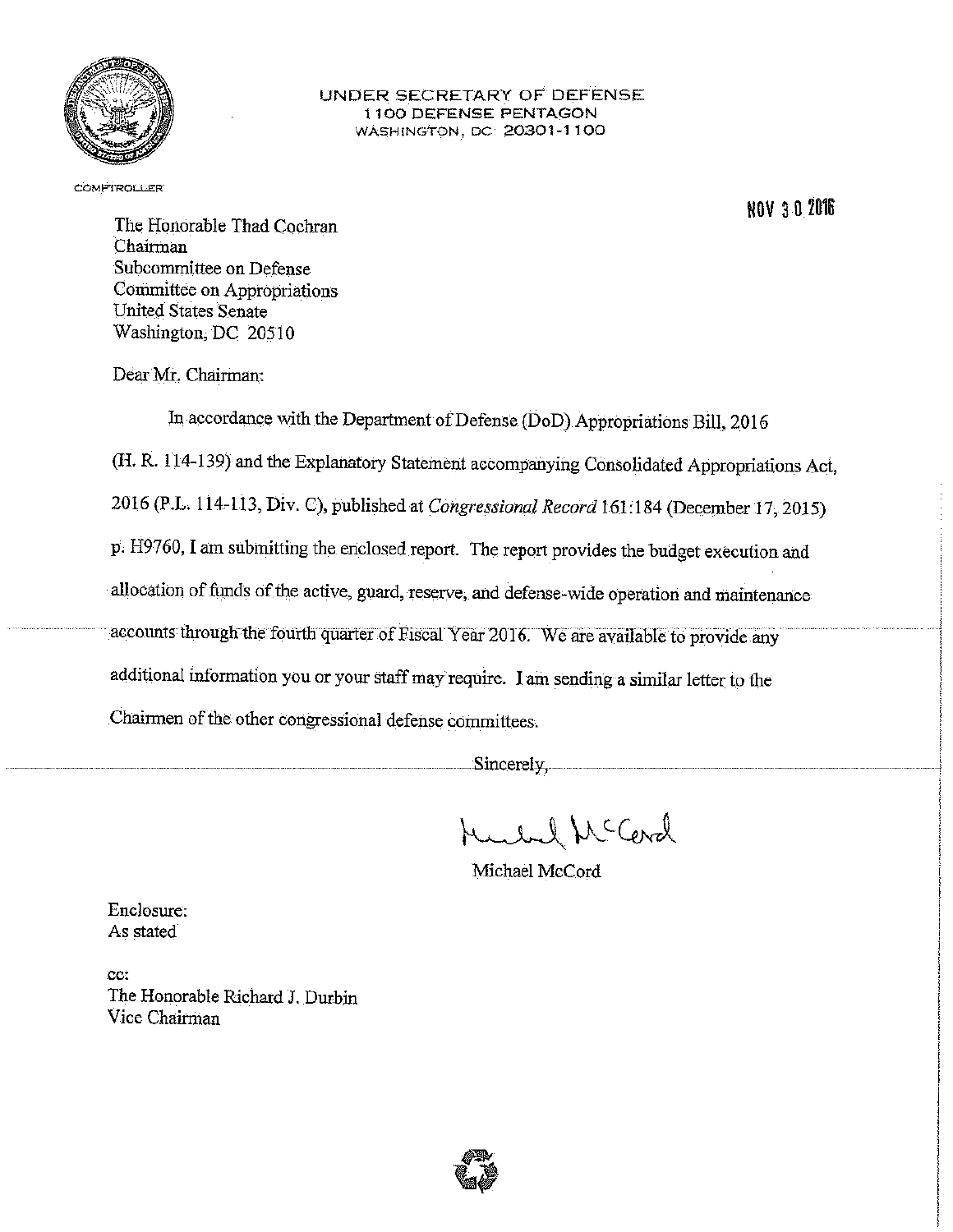

# UNDER SECRETARY OF DEFENSE **1100 DEFENSE PENTAGON** WASHINGTON, DC 20301-1100

COMPTROLLER

NOV 30 2016

The Honorable John McCain Chairman Committee on Armed Services **United States Senate** Washington, DC 20510

Dear Mr. Chairman:

In accordance with the Department of Defense (DoD) Appropriations Bill, 2016 (H. R. 114-139) and the Explanatory Statement accompanying Consolidated Appropriations Act, 2016 (P.L. 114-113, Div. C), published at Congressional Record 161:184 (December 17, 2015) p. H9760, I am submitting the enclosed report. The report provides the budget execution and allocation of funds of the active, guard, reserve, and defense-wide operation and maintenance accounts through the fourth quarter of Fiscal Year 2016. We are available to provide any additional information you or your staff may require. I am sending a similar letter to the Chairmen of the other congressional defense committees.

Sincerely.

New Nelend

Michael McCord

Enclosure: As stated

cc. The Honorable Jack Reed Ranking Member

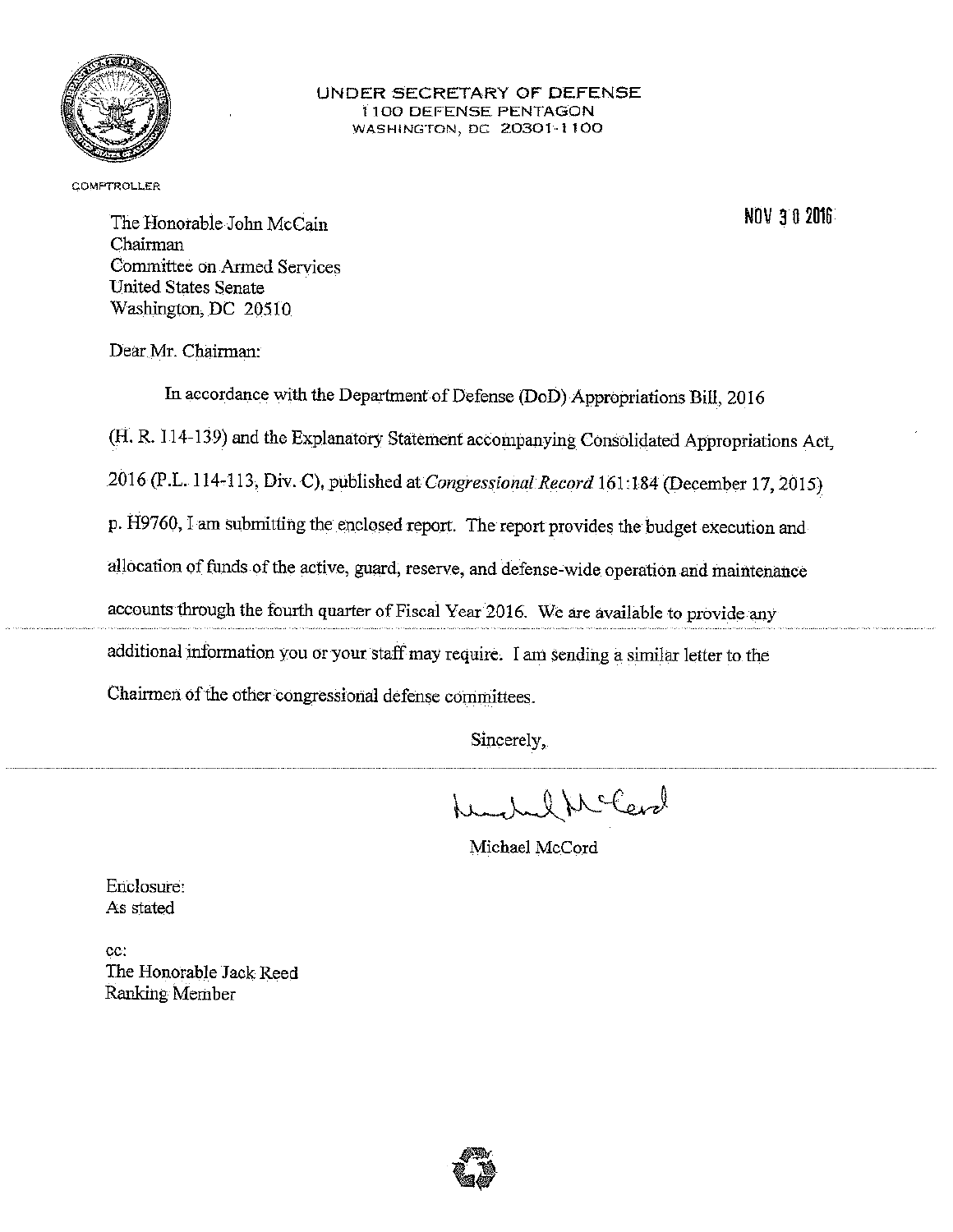# **Operation and Maintenance Budget Execution Fourth Quarter Report For Fiscal Year 2016**



# **November 2016**

**Preparation of this study/report cost the Department of Defense a total of approximately \$6,952 for the FY 2016 Fiscal Year.** 

**Generated on November 1, 2016**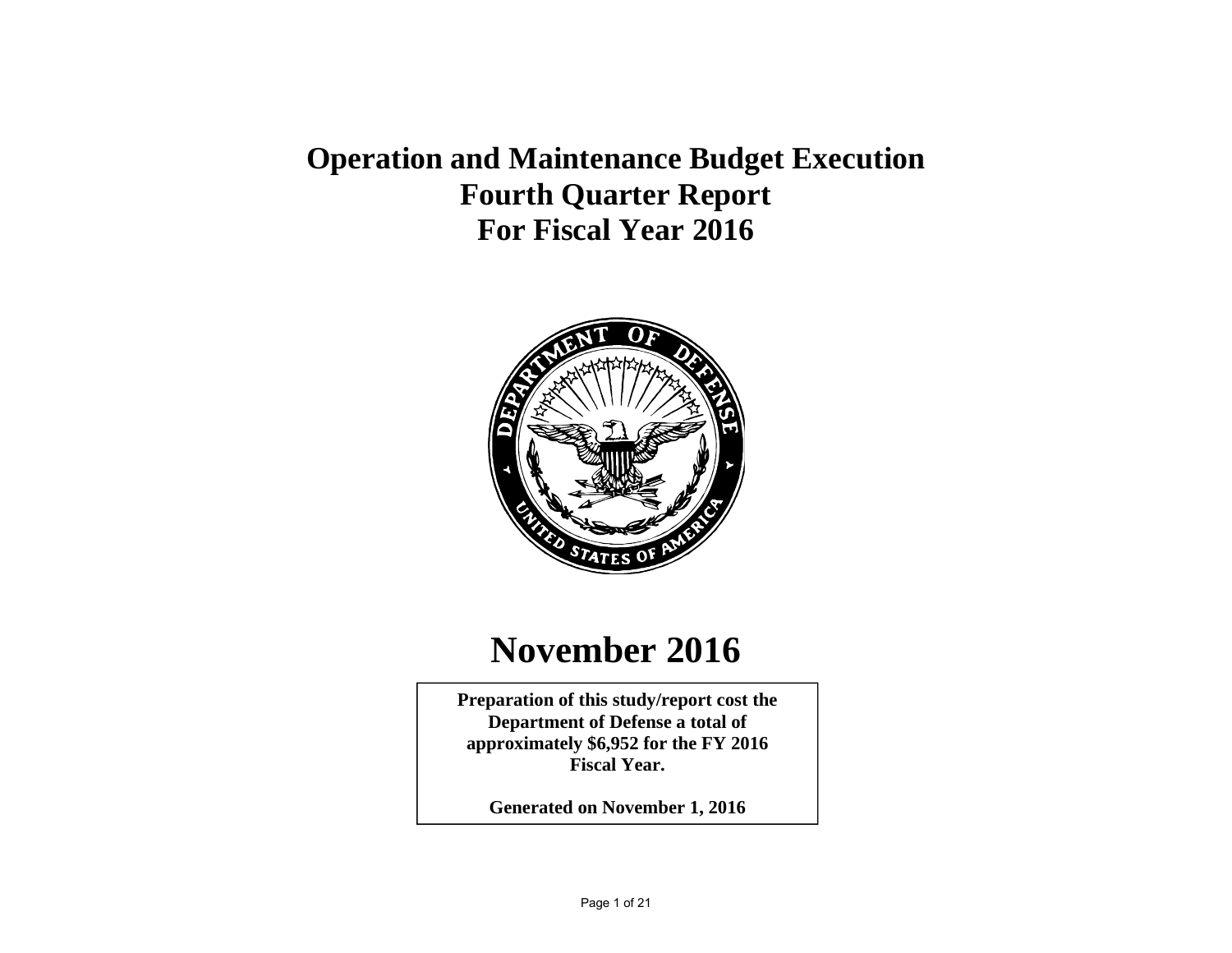# **ARMY**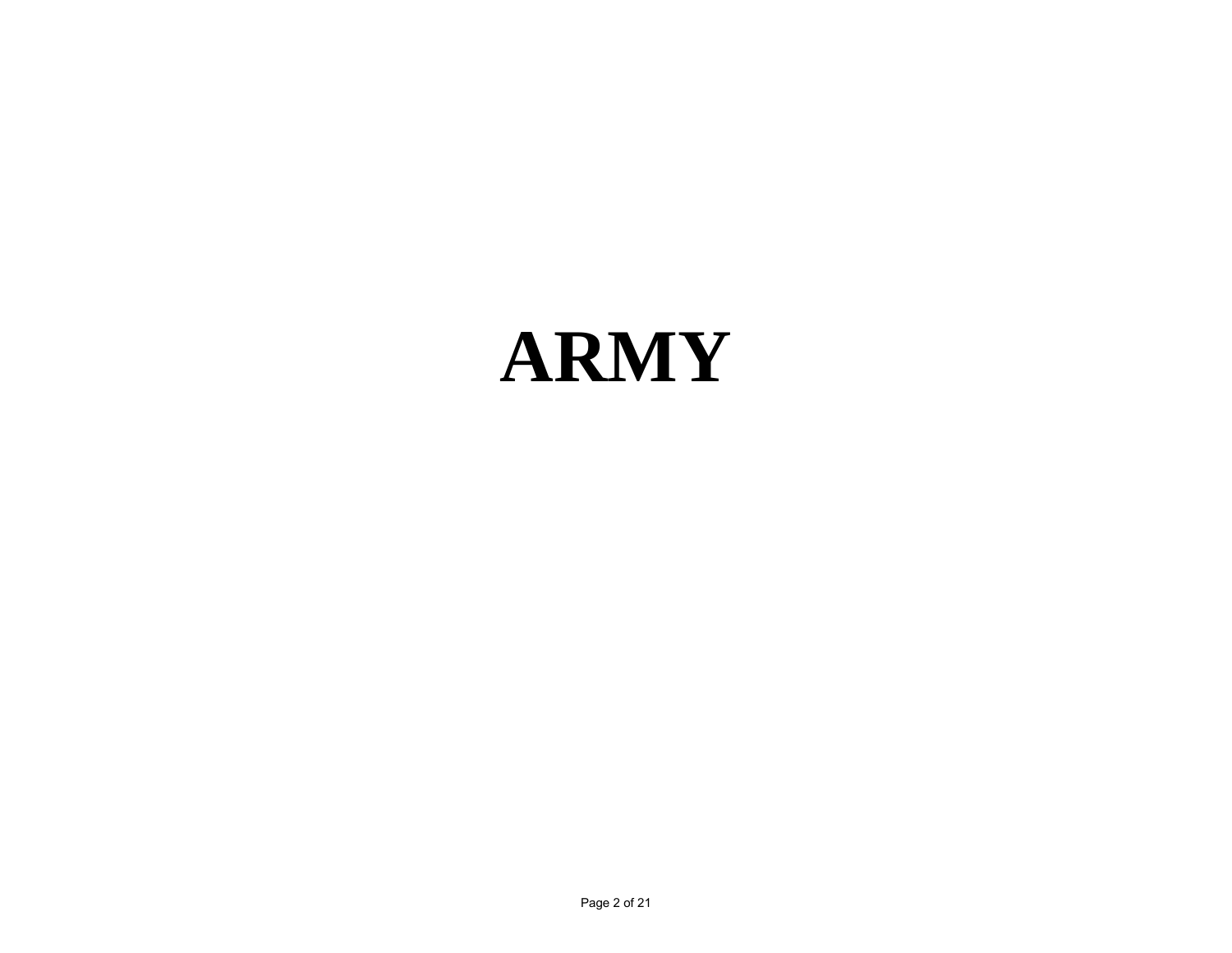# Budget Execution Data BSN 2020 Army As of September 30, 2016

|                               |     |                                        | <b>President's Budget</b> | Enacted          | <b>Adjustments Required</b> | Other          | <b>Above Threshold</b> | <b>Below Threshold</b> |                |                |
|-------------------------------|-----|----------------------------------------|---------------------------|------------------|-----------------------------|----------------|------------------------|------------------------|----------------|----------------|
| <b>Budget Activity Title</b>  | BLI | <b>BLI Title</b>                       | Request                   | Appropriation 1/ | by Statute 2/               | Adjustments 3/ | Reprogrammings 4/      | Reprogrammings         | Net            | Obligations    |
| <b>BA 01 Operating Forces</b> | 111 | <b>Maneuver Units</b>                  | 1,352,329,000             | 1,298,105,000    | (54, 224, 000)              | (35, 631)      | 232,516,000            | 171,176,588            | 1,701,761,957  | 1,701,632,000  |
|                               | 112 | <b>Modular Support Brigades</b>        | 68,873,000                | 64,329,000       | (4,544,000)                 |                | 1,922,000              | (1,380,000)            | 64,871,000     | 64,849,000     |
|                               | 113 | Echelons Above Brigade                 | 508,008,000               | 468,310,000      | (39,698,000)                |                | 16,507,000             | (2,887,273)            | 481,929,727    | 481,901,000    |
|                               | 114 | <b>Theater Level Assets</b>            | 1,874,136,000             | 1,832,042,000    | (42,094,000)                | (4,082)        | 177,981,000            | 47,295,120             | 2,057,314,038  | 2,057,264,000  |
|                               | 115 | Land Forces Operations Support         | 1,316,265,000             | 1,338,748,000    | 22,483,000                  | (22, 883)      | 1,578,000              | 37,985,718             | 1,378,288,835  | 1,378,061,000  |
|                               | 116 | <b>Aviation Assets</b>                 | 1,568,289,000             | 1,477,977,000    | (90, 312, 000)              |                | 93,093,000             | (131,091,034)          | 1,439,978,966  | 1,439,923,000  |
|                               |     |                                        |                           |                  |                             |                |                        |                        |                |                |
|                               | 121 | Force Readiness Operations Support     | 4,277,807,000             | 4,312,905,000    | 35,098,000                  | (106, 806)     | 623,158,000            | 33,854,529             | 4,969,810,723  | 4,968,989,000  |
|                               | 122 | Land Forces Systems Readiness          | 556,790,000               | 549,381,000      | (7,409,000)                 | (2, 559)       | 3,762,000              | 55,773,092             | 608,913,533    | 608,526,000    |
|                               | 123 | Land Forces Depot Maintenance          | 1,214,116,000             | 1,093,952,000    | (120, 164, 000)             | (3, 555)       |                        | (136, 427)             | 1,093,812,018  | 1,093,798,000  |
|                               | 131 | <b>Base Operations Support</b>         | 7,666,008,000             | 7,487,593,000    | (178, 415, 000)             | (1,086,250)    | 55,417,000             | 50,743,241             | 7,592,666,991  | 7,582,612,000  |
|                               |     | Facilities Sustainment, Restoration &  |                           |                  |                             |                |                        |                        |                |                |
|                               | 132 | Modernization                          | 2,617,169,000             | 2,628,253,000    | 11,084,000                  | (140, 660)     | 61,915,000             | 73,048,499             | 2,763,075,839  | 2,762,524,000  |
|                               |     | Management and Operational             |                           |                  |                             |                |                        |                        |                |                |
|                               | 133 | Headquarters                           | 421,269,000               | 410,698,000      | (10,571,000)                |                |                        | 5,773,009              | 416,471,009    | 416,406,000    |
|                               |     | <b>Combatant Commanders Core</b>       |                           |                  |                             |                |                        |                        |                |                |
|                               | 134 | Operations                             | 164,743,000               | 163,225,000      | (1,518,000)                 |                |                        | (32,000)               | 163,193,000    | 163,193,000    |
|                               | 135 | <b>Additional Activities</b>           | 4,500,666,000             | 5,284,216,000    | 783,550,000                 | (42, 565, 797) | 1,284,876,000          | (150, 708, 022)        | 6,375,818,181  | 6,374,736,000  |
|                               |     | Commander's Emergency Response         |                           |                  |                             |                |                        |                        |                |                |
|                               | 136 | Program                                | 10,000,000                | 5,000,000        | (5,000,000)                 |                |                        | (1,713,225)            | 3,286,775      | 3,127,000      |
|                               | 137 | <b>RESET</b>                           | 1,834,777,000             | 1,834,777,000    |                             | (1, 163, 809)  |                        | (177, 495, 402)        | 1,656,117,789  | 1,655,092,000  |
|                               |     | <b>Combatant Commanders Ancillary</b>  |                           |                  |                             |                |                        |                        |                |                |
|                               | 138 | <b>Missions</b>                        | 448,633,000               | 426,611,000      | (22,022,000)                |                | 7,658,000              | 4,038,000              | 438,307,000    | 438,178,000    |
| Subtotal BA 01                |     |                                        | 30,399,878,000            | 30,676,122,000   | 276,244,000                 | (45, 132, 032) | 2,560,383,000          | 14,244,413             | 33,205,617,381 | 33,190,811,000 |
| <b>BA 02 Mobilization</b>     | 211 | <b>Strategic Mobility</b>              | 401,638,000               | 387,118,000      | (14,520,000)                |                |                        | (4,928,344)            | 382,189,656    | 382,090,000    |
|                               | 212 | <b>Army Prepositioning Stocks</b>      | 301,683,000               | 291,083,000      | (10,600,000)                |                | 29,884,000             | 8,318,992              | 329,285,992    | 329,231,000    |
|                               | 213 | <b>Industrial Preparedness</b>         | 6,532,000                 | 6,532,000        |                             |                |                        | (14,000)               | 6,518,000      | 6,517,000      |
| Subtotal BA 02                |     |                                        | 709,853,000               | 684,733,000      | (25, 120, 000)              |                | 29,884,000             | 3,376,648              | 717,993,648    | 717,839,000    |
| BA 03 Training and Recruiting | 311 | <b>Officer Acquisition</b>             | 131,536,000               | 128,997,000      | (2,539,000)                 |                |                        | 20,172,342             | 149,169,342    | 149,120,000    |
|                               | 312 | <b>Recruit Training</b>                | 47,843,000                | 47,468,000       | (375,000)                   |                |                        | (59,000)               | 47,409,000     | 47,409,000     |
|                               | 313 | <b>One Station Unit Training</b>       | 42,565,000                | 41,954,000       | (611,000)                   |                |                        | (238,000)              | 41,716,000     | 41,716,000     |
|                               |     |                                        |                           |                  |                             |                |                        |                        |                |                |
|                               | 314 | Senior Reserve Officers Training Corps | 490,378,000               | 478,430,000      | (11,948,000)                |                |                        | (9,935,994)            | 468,494,006    | 468,494,000    |
|                               | 321 | <b>Specialized Skill Training</b>      | 981,000,000               | 938,759,000      | (42, 241, 000)              | (9, 388)       | 110,454,000            | (2,861,390)            | 1,046,342,222  | 1,045,805,000  |
|                               | 322 | <b>Flight Training</b>                 | 940,872,000               | 926,320,000      | (14, 552, 000)              |                |                        | (7,084,000)            | 919,236,000    | 919,236,000    |
|                               |     |                                        |                           |                  |                             |                |                        |                        |                |                |
|                               | 323 | Professional Development Education     | 230,324,000               | 221,917,000      | (8,407,000)                 | (4, 150)       | 700,000                | (19, 188, 784)         | 203,424,066    | 203,364,000    |
|                               | 324 | <b>Training Support</b>                | 603,519,000               | 570,598,000      | (32,921,000)                |                | 6,850,000              | (7,808,658)            | 569,639,342    | 569,594,000    |
|                               | 331 | <b>Recruiting and Advertising</b>      | 491,922,000               | 479,121,000      | (12,801,000)                |                |                        | 27,828,275             | 506,949,275    | 506,924,000    |
|                               | 332 | Examining                              | 194,079,000               | 175,937,000      | (18, 142, 000)              |                |                        | (9, 239, 000)          | 166,698,000    | 166,698,000    |
|                               | 333 | Off-Duty and Voluntary Education       | 227,951,000               | 219,210,000      | (8,741,000)                 |                |                        | (16, 326, 700)         | 202,883,300    | 202,882,000    |
|                               | 334 | Civilian Education and Training        | 161,048,000               | 145,583,000      | (15, 465, 000)              | (4,750)        |                        | 9,843,945              | 155,422,195    | 155,410,000    |
|                               | 335 | Junior ROTC                            | 170,118,000               | 175,015,000      | 4,897,000                   |                |                        |                        | 175,015,000    | 175,015,000    |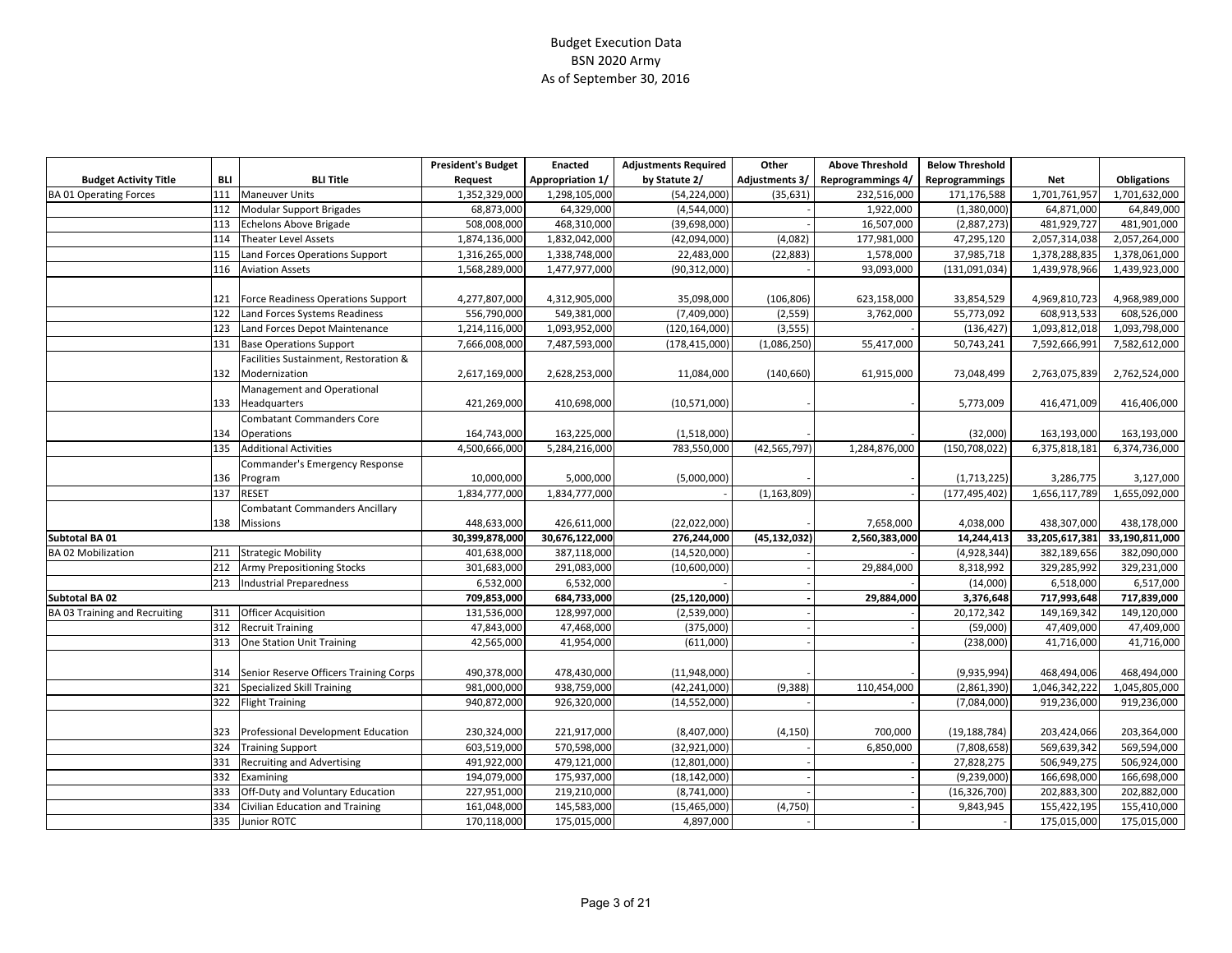# Budget Execution Data BSN 2020 Army As of September 30, 2016

|                                              |     |                                     | <b>President's Budget</b> | Enacted          | <b>Adjustments Required</b> | Other                 | <b>Above Threshold</b>   | <b>Below Threshold</b> |                |                    |
|----------------------------------------------|-----|-------------------------------------|---------------------------|------------------|-----------------------------|-----------------------|--------------------------|------------------------|----------------|--------------------|
| <b>Budget Activity Title</b>                 | BLI | <b>BLI Title</b>                    | Request                   | Appropriation 1/ | by Statute 2/               | <b>Adjustments 3/</b> | <b>Reprogrammings 4/</b> | Reprogrammings         | Net            | <b>Obligations</b> |
| <b>Subtotal BA 03</b>                        |     |                                     | 4,713,155,000             | 4,549,309,000    | (163, 846, 000)             | (18, 288)             | 118,004,000              | (14,896,964)           | 4,652,397,748  | 4,651,668,000      |
| BA 04 Administration and                     |     |                                     |                           |                  |                             |                       |                          |                        |                |                    |
| Servicewide Activities                       | 421 | Servicewide Transportation          | 1,015,669,000             | 1,248,555,000    | 232,886,000                 | (954)                 | 146,069,000              | (79, 604, 704)         | 1,315,018,342  | 1,314,852,000      |
|                                              | 422 | <b>Central Supply Activities</b>    | 813,881,000               | 780,360,000      | (33,521,000)                | (316)                 |                          | 11,847,207             | 792,206,891    | 792,136,000        |
|                                              | 423 | Logistic Support Activities         | 714,781,000               | 668,522,000      | (46, 259, 000)              | (19, 456)             |                          | (13, 514, 437)         | 654,988,107    | 654,484,000        |
|                                              | 424 | <b>Ammunition Management</b>        | 327,160,000               | 319,778,000      | (7, 382, 000)               | (81, 437)             | 23,679,000               | (20, 019, 744)         | 323,355,819    | 323,062,000        |
|                                              | 431 | Administration                      | 384,813,000               | 372,235,000      | (12,578,000)                | (90,000)              |                          | 55,661,194             | 428,551,194    | 428,377,000        |
|                                              | 432 | Servicewide Communications          | 1,781,350,000             | 1,736,106,000    | (45, 244, 000)              | (23, 665)             | 150,799,000              | 14,315,783             | 1,901,197,118  | 1,900,171,000      |
|                                              | 433 | <b>Manpower Management</b>          | 292,532,000               | 277,101,000      | (15, 431, 000)              | (32)                  |                          | 5,016,000              | 282,116,968    | 282,117,000        |
|                                              | 434 | <b>Other Personnel Support</b>      | 475,602,000               | 475,334,000      | (268,000)                   | (643)                 | 39,999,000               | (65, 439, 644)         | 449,892,713    | 445,960,000        |
|                                              | 435 | <b>Other Service Support</b>        | 1,119,848,000             | 1,077,926,000    | (41,922,000)                |                       | 30,200,000               | 8,956,510              | 1,117,082,510  | 1,116,935,000      |
|                                              | 436 | <b>Army Claims Activities</b>       | 225,358,000               | 215,153,000      | (10, 205, 000)              |                       | 4,741,000                | (34, 733, 053)         | 185,160,947    | 185,161,000        |
|                                              | 437 | <b>Real Estate Management</b>       | 394,105,000               | 391,730,000      | (2,375,000)                 |                       | 139,794,000              | (8, 241, 494)          | 523,282,506    | 523,275,000        |
|                                              |     | Financial Management and Audit      |                           |                  |                             |                       |                          |                        |                |                    |
|                                              | 438 | Readiness                           | 223,319,000               | 222,938,000      | (381,000)                   |                       |                          | 28,027,345             | 250,965,345    | 250,960,000        |
|                                              |     |                                     |                           |                  |                             |                       |                          |                        |                |                    |
|                                              | 441 | International Military Headquarters | 469,865,000               | 376,804,000      | (93,061,000)                |                       |                          | (1,061,417)            | 375,742,583    | 375,741,000        |
|                                              | 442 | Misc. Support of Other Nations      | 40,521,000                | 39,608,000       | (913,000)                   |                       |                          | (4, 271, 433)          | 35,336,567     | 35,314,000         |
|                                              | 451 | <b>Closed Account Adjustments</b>   |                           |                  |                             | 44,575,880            |                          |                        | 44,575,880     | 44,571,000         |
|                                              | 461 | Judgement Fund                      |                           |                  |                             | 912,500               |                          |                        | 912,500        | 912,500            |
|                                              | 471 | Foreign Currency Flux               |                           |                  |                             |                       |                          |                        |                | (57, 175, 000)     |
|                                              | 493 | Environmental Restoration, Army     |                           |                  |                             | (8, 310)              | 485,046,000              |                        | 485,037,690    | 484,921,000        |
|                                              |     | 9999 Classified Programs 5/         | 2,388,606,000             | 2,215,698,250    | (172, 907, 750)             | (113, 248)            | 425,000                  | 100,337,790            | 2,316,347,792  | 2,316,325,000      |
| Subtotal BA 04                               |     |                                     | 10,667,410,000            | 10,417,848,250   | (249, 561, 750)             | 45,150,319            | 1,020,752,000            | (2,724,097)            | 11,481,771,472 | 11,418,101,000     |
| Grand Total 2020A 2016/2016                  |     |                                     | 46,490,296,000            | 46,328,012,250   | (162, 283, 750)             |                       | 3,729,023,000            |                        | 50,057,780,250 | 49,978,418,000     |
| BA 04 Administration and                     |     |                                     |                           |                  |                             |                       |                          |                        |                |                    |
| Servicewide Activities                       |     | 9999 Classified Programs 5/         |                           | 76,611,750       | 76,611,750                  |                       |                          |                        | 76,611,750     | 71,357,000         |
|                                              | 432 | Servicewide Communications          |                           |                  |                             |                       | 9,210,950                |                        | 9,210,950      | 3,736,000          |
| Grand Total 2020A 2016/XXXX                  |     |                                     |                           | 76,611,750       | 76,611,750                  | $\blacksquare$        | 9,210,950                |                        | 85,822,700     | 75,093,000         |
| Grand Total 2020A 2016/2016; 2020A 2016/XXXX |     | 46,490,296,000                      | 46,404,624,000            | (85,672,000)     | $\overline{\phantom{a}}$    | 3,738,233,950         |                          | 50,143,602,950         | 50,053,511,000 |                    |

#### **Footnotes:**

1/ Includes reductions contained in General Provisions or in other Acts

2/ Enacted Appropriation less the President's Budget Request

3/ Includes prior year adjustments

4/ Includes Prior Approval reprogrammings, Internal reprogrammings, and Letter reprogrammings

5/ Classified Programs includes BLI 411 Security Programs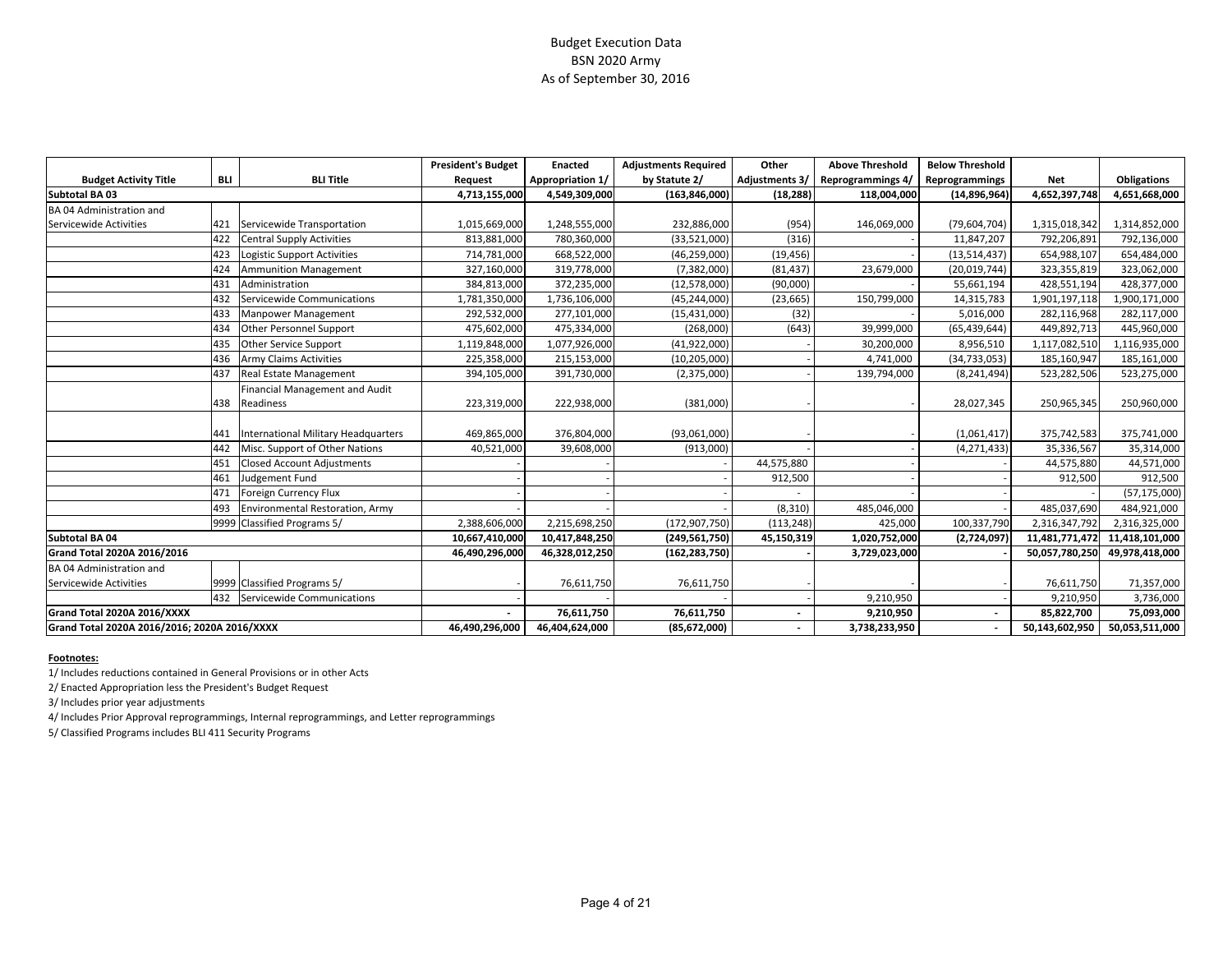# Budget Execution Data BSN 2080 Army Reserve As of September 30, 2016

|                               |     |                                                                                          | <b>President's Budget</b> | Enacted                   | <b>Adjustments Required</b> | Other                 | <b>Above Threshold</b> | <b>Below Threshold</b>    |                           |                           |
|-------------------------------|-----|------------------------------------------------------------------------------------------|---------------------------|---------------------------|-----------------------------|-----------------------|------------------------|---------------------------|---------------------------|---------------------------|
| <b>Budget Activity Title</b>  | BLI | <b>BLI Title</b>                                                                         | <b>Request</b>            | Appropriation 1/          | by Statute 2/               | <b>Adjustments 3/</b> | Reprogrammings 4/      | Reprogrammings            | <b>Net</b>                | <b>Obligations</b>        |
| <b>BA 01 Operating Forces</b> |     | 112 Modular Support Brigades                                                             | 16,612,000                | 16,408,000                | (204,000)                   |                       |                        | (1,007,000)               | 15,401,000                | 15,401,000                |
|                               |     | 113 Echelons Above Brigade                                                               | 488,973,000               | 495,327,000               | 6,354,000                   |                       |                        | (2,363,779)               | 492,963,221               | 492,962,000               |
|                               |     | 114 Theater Level Assets                                                                 | 105,446,000               | 104,529,000               | (917,000)                   |                       |                        | (2,009,000)               | 102,520,000               | 102,520,000               |
|                               |     | 115 Land Forces Operations Support                                                       | 517,604,000               | 533,934,000               | 16,330,000                  |                       |                        | (757, 583)                | 533,176,417               | 532,909,000               |
|                               |     | 116 Aviation Assets                                                                      | 87,587,000                | 79,442,000                | (8, 145, 000)               |                       |                        | 245,000                   | 79,687,000                | 79,686,000                |
|                               |     | 121 Force Readiness Operations Support<br>122 Land Forces Systems Readiness              | 349,380,000<br>81,350,000 | 361,880,000<br>81,350,000 | 12,500,000                  |                       | 2,259,000              | (13,868,305)<br>6,605,800 | 350,270,695<br>87,955,800 | 350,271,000<br>87,955,800 |
|                               |     | 123 Land Forces Depot Maintenance                                                        | 59,574,000                | 59,574,000                |                             |                       |                        | 4,857,000                 | 64,431,000                | 64,431,000                |
|                               |     | 131 Base Operations Support                                                              | 591,377,000               | 597,777,000               | 6,400,000                   | (125,000)             |                        | (12,830,948)              | 584,821,052               | 574,365,000               |
|                               |     | Facilities Sustainment, Restoration &<br>132 Modernization<br>Management and Operational | 245,686,000               | 258,462,000               | 12,776,000                  | (113, 225)            |                        | 8,981,615                 | 267,330,390               | 267,330,000               |
|                               |     | 133 Headquarters                                                                         | 40,962,000                | 40,962,000                |                             |                       |                        | 8,154,865                 | 49,116,865                | 49,116,865,000            |
| Subtotal BA 01                |     |                                                                                          | 2,584,551,000             | 2,629,645,000             | 45,094,000                  | (238, 225)            | 2,259,000              | (3,992,335)               | 2,627,673,440             | 2,626,948,000             |
| BA 04 Administration and      |     |                                                                                          |                           |                           |                             |                       |                        |                           |                           |                           |
| Servicewide Activities        |     | 421 Servicewide Transportation                                                           | 10,665,000                | 10,665,000                |                             |                       |                        | (293,000)                 | 10,372,000                | 10,372,000                |
|                               |     | 431 Administration                                                                       | 18,390,000                | 18,390,000                |                             |                       |                        | (310, 212)                | 18,079,788                | 18,079,788                |
|                               |     | 432 Servicewide Communications                                                           | 14,976,000                | 9,976,000                 | (5,000,000)                 |                       |                        | (198, 986)                | 9,777,014                 | 9,777,000                 |
|                               |     | 433 Manpower Management                                                                  | 8,841,000                 | 8,841,000                 |                             |                       |                        | 5,458,000                 | 14,299,000                | 14,299,000                |
|                               |     | 434 Recruiting and Advertising                                                           | 52,928,000                | 50,928,000                | (2,000,000)                 |                       |                        | (663, 467)                | 50,264,533                | 50,264,533                |
|                               | 451 | <b>Closed Account Adjustments</b>                                                        |                           |                           |                             | 113,225               |                        |                           | 113,225                   | 113,000                   |
|                               |     | 461 Judgement Fund                                                                       |                           |                           |                             | 125,000               |                        |                           | 125,000                   | 125,000                   |
| Subtotal BA 04                |     |                                                                                          | 105,800,000               | 98,800,000                | (7,000,000)                 | 238,225               |                        | 3,992,335                 | 103,030,560               | 103,031,000               |
| Grand Total 2080A 2016/2016   |     |                                                                                          | 2,690,351,000             | 2,728,445,000             | 38,094,000                  |                       | 2,259,000              | $\overline{\phantom{a}}$  | 2,730,704,000             | 2,729,978,000             |

#### **Footnotes:**

1/ Includes reductions contained in General Provisions or in other Acts

2/ Enacted Appropriation less the President's Budget Request

3/ Includes prior year adjustments

4/ Includes Prior Approval reprogrammings, Internal reprogrammings, and Letter reprogrammings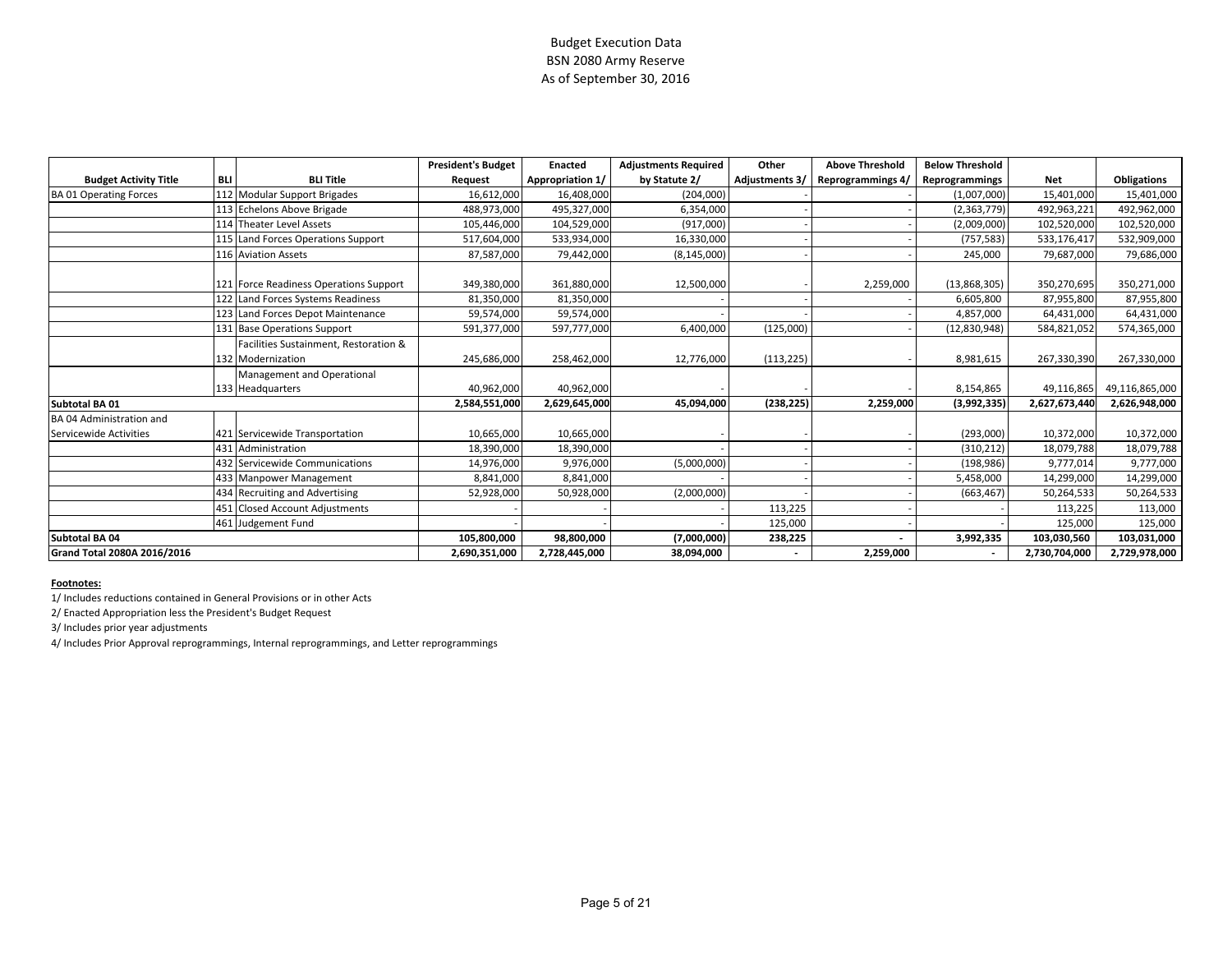# Budget Execution Data BSN 2065 Army National Guard As of September 30, 2016

|                               |     |                                        | <b>President's Budget</b> | Enacted          | <b>Adjustments Required</b> | Other                    | <b>Above Threshold</b> | <b>Below Threshold</b>   |               |                       |
|-------------------------------|-----|----------------------------------------|---------------------------|------------------|-----------------------------|--------------------------|------------------------|--------------------------|---------------|-----------------------|
| <b>Budget Activity Title</b>  | BLI | <b>BLI Title</b>                       | Request                   | Appropriation 1/ | by Statute 2/               | <b>Adjustments 3/</b>    | Reprogrammings 4/      | Reprogrammings           | <b>Net</b>    | <b>Obligations 5/</b> |
| <b>BA 01 Operating Forces</b> | 111 | <b>Maneuver Units</b>                  | 711,417,000               | 746,013,000      | 34,596,000                  |                          |                        | 43,468,053               | 789,481,053   | 783,862,000           |
|                               |     | Modular Support Brigades               | 167,324,000               | 167,342,000      | 18,000                      |                          |                        | (25, 542, 467)           | 141,799,533   | 140,257,000           |
|                               |     | 113 Echelons Above Brigade             | 745,998,000               | 735,506,000      | (10, 492, 000)              |                          |                        | (19, 562, 387)           | 715,943,613   | 712,710,000           |
|                               |     | 114 Theater Level Assets               | 88,775,000                | 95,157,000       | 6,382,000                   |                          |                        | 16,968,775               | 112,125,775   | 104,813,000           |
|                               |     | 115 Land Forces Operations Support     | 32,130,000                | 38,146,000       | 6,016,000                   |                          |                        | (5,804,300)              | 32,341,700    | 32,110,000            |
|                               |     | 116 Aviation Assets                    | 959,589,000               | 944,982,000      | (14,607,000)                |                          | 21,105,000             | (39,089,270)             | 926,997,730   | 903,790,000           |
|                               |     |                                        |                           |                  |                             |                          |                        |                          |               |                       |
|                               |     | 121 Force Readiness Operations Support | 716,004,000               | 687,144,000      | (28, 860, 000)              |                          |                        | (68,971,403)             | 618,172,597   | 605,215,000           |
|                               |     | 122 Land Forces Systems Readiness      | 84,066,000                | 67,329,000       | (16, 737, 000)              |                          |                        | (8, 198, 900)            | 59,130,100    | 58,658,000            |
|                               | 123 | Land Forces Depot Maintenance          | 166,848,000               | 162,265,000      | (4,583,000)                 |                          |                        | (12,037,600)             | 150,227,400   | 149,750,000           |
|                               |     | 131 Base Operations Support            | 1,046,104,000             | 1,023,979,000    | (22, 125, 000)              |                          | 521,000                | 24,688,754               | 1,049,188,754 | 1,043,876,000         |
|                               |     | Facilities Sustainment, Restoration &  |                           |                  |                             |                          |                        |                          |               |                       |
|                               |     | 132 Modernization                      | 673,680,000               | 680,407,000      | 6,727,000                   |                          |                        | 26,660,700               | 707,067,700   | 706,753,000           |
|                               |     | Management and Operational             |                           |                  |                             |                          |                        |                          |               |                       |
|                               |     | 133 Headquarters                       | 956,000,000               | 944,914,000      | (11,086,000)                |                          |                        | 73,844,481               | 1,018,758,481 | 1,011,189,000         |
| Subtotal BA 01                |     |                                        | 6,347,935,000             | 6,293,184,000    | (54,751,000)                |                          | 21,626,000             | 6,424,436                | 6,321,234,436 | 6,252,978,000         |
| BA 04 Administration and      |     |                                        |                           |                  |                             |                          |                        |                          |               |                       |
| Servicewide Activities        |     | 421 Servicewide Transportation         | 6,570,000                 | 6,451,000        | (119,000)                   |                          |                        | (436, 200)               | 6,014,800     | 6,014,800             |
|                               |     | 431 Administration                     | 59,629,000                | 56,229,000       | (3,400,000)                 |                          |                        | 5,605,950                | 61,834,950    | 59,806,000            |
|                               |     | 432 Servicewide Communications         | 69,235,000                | 66,596,000       | (2,639,000)                 |                          |                        | 39,699,300               | 106,295,300   | 106,216,000           |
|                               | 433 | <b>Manpower Management</b>             | 8,841,000                 | 8,841,000        |                             |                          |                        | 494,900                  | 9,335,900     | 8,791,000             |
|                               |     | 434 Other Personnel Support            | 283,670,000               | 257,547,000      | (26, 123, 000)              |                          |                        | (51, 788, 386)           | 205,758,614   | 203,692,000           |
|                               | 437 | Real Estate Management                 | 2,942,000                 | 2,942,000        |                             |                          |                        |                          | 2,942,000     | 2,942,000             |
| Subtotal BA 04                |     |                                        | 430,887,000               | 398,606,000      | (32, 281, 000)              |                          |                        | (6,424,436)              | 392,181,564   | 387,462,000           |
| Grand Total 2065A 2016/2016   |     |                                        | 6,778,822,000             | 6,691,790,000    | (87,032,000)                | $\overline{\phantom{a}}$ | 21,626,000             | $\overline{\phantom{a}}$ | 6,713,416,000 | 6,640,440,000         |

#### **Footnotes:**

1/ Includes reductions contained in General Provisions or in other Acts

2/ Enacted Appropriation less the President's Budget Request

3/ Includes prior year adjustments

4/ Includes Prior Approval reprogrammings, Internal reprogrammings, and Letter reprogrammings

5/ The September 1002 report and Obligations column includes undistributed BA 01 Operating Forces obligations totaling \$‐6K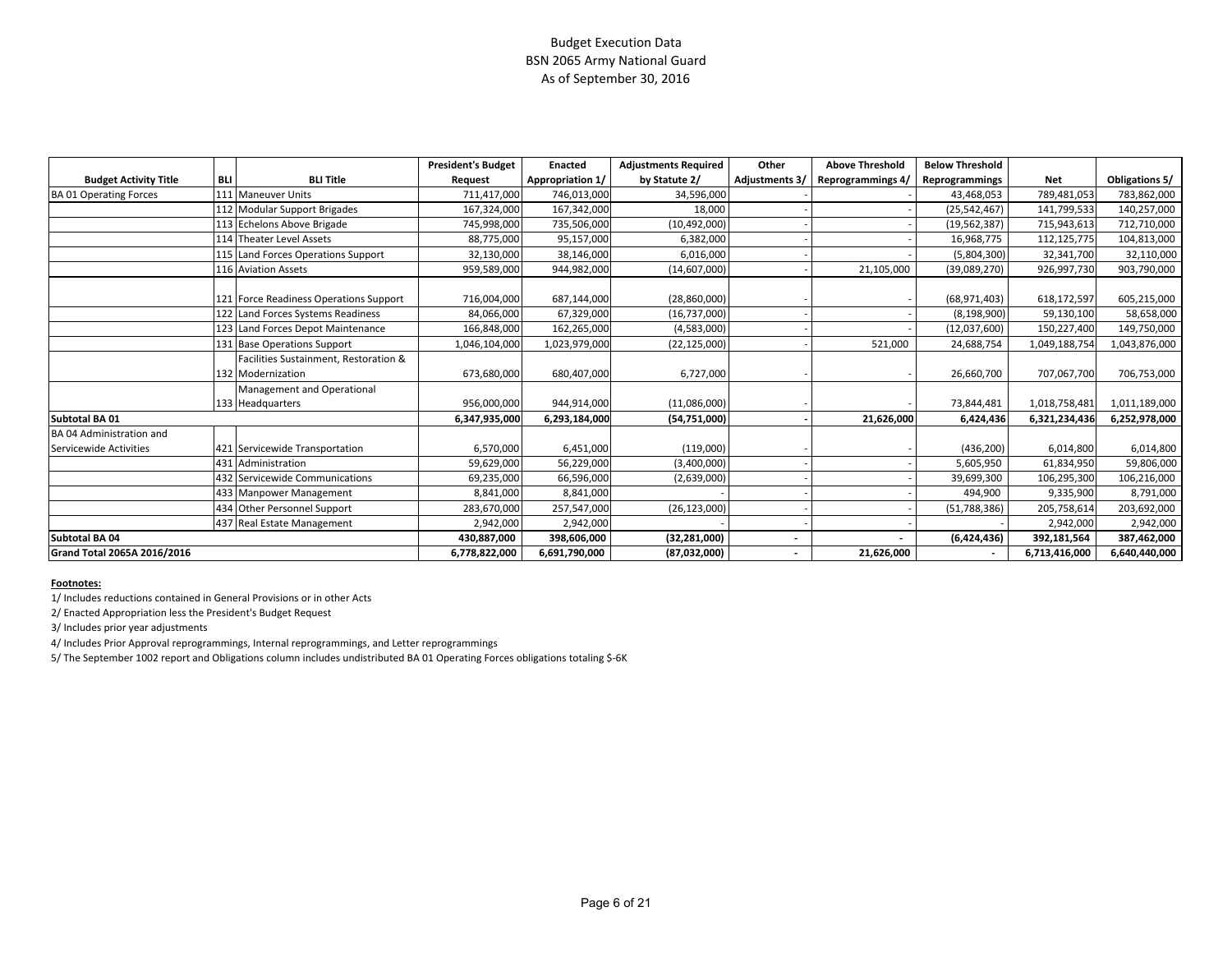# **NAVY**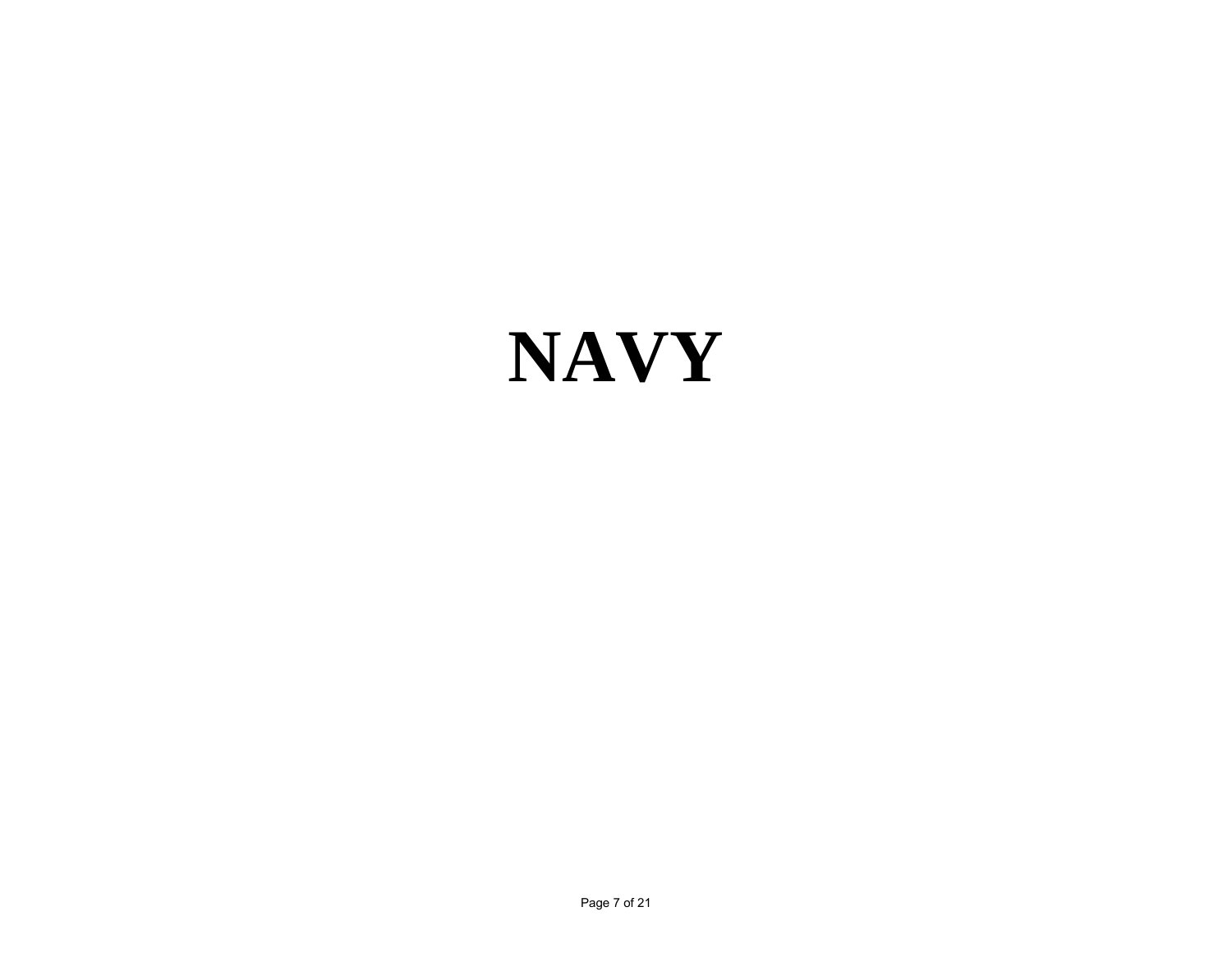# Budget Execution Data BSN 1804 Navy As of September 30, 2016

|                              |                   |                                                  | <b>President's Budget</b> | <b>Enacted</b>   | <b>Adjustments Required</b> | Other          | <b>Above Threshold</b> | <b>Below Threshold</b> |                |                    |
|------------------------------|-------------------|--------------------------------------------------|---------------------------|------------------|-----------------------------|----------------|------------------------|------------------------|----------------|--------------------|
| <b>Budget Activity Title</b> | BLI               | <b>BLI Title</b>                                 | Request                   | Appropriation 1/ | by Statute 2/               | Adjustments 3/ | Reprogrammings 4/      | Reprogrammings         | <b>Net</b>     | <b>Obligations</b> |
|                              |                   |                                                  |                           |                  |                             |                |                        |                        |                |                    |
| <b>BA01 Operating Forces</b> | 1A1A              | Mission and Other Flight Operations              | 5,298,782,000             | 4,811,827,000    | (486, 955, 000)             | (105,000)      | 108,044,000            | 76,988,000             | 4,996,754,000  | 4,999,244,000      |
|                              | 1A2A              | <b>Fleet Air Training</b>                        | 1,830,611,000             | 1,652,081,000    | (178, 530, 000)             | (4,000)        | 41,098,000             | (75, 694, 226)         | 1,617,480,774  | 1,614,527,000      |
|                              |                   | <b>Aviation Technical Data &amp; Engineering</b> |                           |                  |                             |                |                        |                        |                |                    |
|                              | 1A3A              | Services                                         | 37,335,000                | 37,335,000       |                             |                |                        | 796,938                | 38,131,938     | 38,048,000         |
|                              | 1A4A              | Air Operations and Safety Support                | 107,969,000               | 107,969,000      |                             | (27, 144)      |                        | (104, 579)             | 107,837,277    | 107,434,000        |
|                              | 1A4N              | Air Systems Support                              | 503,345,000               | 477,845,000      | (25,500,000)                | (84, 932)      |                        | 10,489,308             | 488,249,376    | 488,148,000        |
|                              | 1A5A              | Aircraft Depot Maintenance                       | 973,433,000               | 989,480,000      | 16,047,000                  | (146, 350)     |                        | (4,556,000)            | 984,777,650    | 984,454,000        |
|                              | 1A6A              | Aircraft Depot Operations Support                | 35,971,000                | 35,818,000       | (153,000)                   |                |                        | 3,391,725              | 39,209,725     | 38,918,000         |
|                              | 1A9A              | <b>Aviation Logistics</b>                        | 578,157,000               | 538,157,000      | (40,000,000)                | (630)          |                        | 3,194,761              | 541,351,131    | 540,949,000        |
|                              | 1B1B              | Mission and Other Ship Operations                | 5,472,536,000             | 5,145,195,000    | (327, 341, 000)             | (25,000)       | 18,808,000             | (174, 842, 145)        | 4,989,135,855  | 4,990,408,000      |
|                              |                   |                                                  |                           |                  |                             |                |                        |                        |                |                    |
|                              | 1B2B              | Ship Operations Support & Training               | 804,109,000               | 803,982,000      | (127,000)                   | (1,000)        |                        | 916,840                | 804,897,840    | 801,735,000        |
|                              | 1B4B              | Ship Depot Maintenance                           | 7,883,780,000             | 7,856,822,000    | (26,958,000)                | (434,000)      | 183,417,000            | 57,349,000             | 8,097,154,000  | 8,076,322,000      |
|                              | 1B5B              | Ship Depot Operations Support                    | 1,554,863,000             | 1,554,812,000    | (51,000)                    | (161, 629)     | 163,400,000            | 18,187,917             | 1,736,238,288  | 1,722,435,000      |
|                              | 1C1C              | <b>Combat Communications</b>                     | 737,992,000               | 714,920,000      | (23,072,000)                | (15,000)       |                        | 40,282,245             | 755,187,245    | 758,178,000        |
|                              | 1C <sub>2</sub> C | <b>Electronic Warfare</b>                        | 96,916,000                | 96,916,000       |                             | (21,600)       |                        | 906,769                | 97,801,169     | 97,642,000         |
|                              | 1C3C              | Space Systems and Surveillance                   | 192,198,000               | 191,892,000      | (306,000)                   |                | 49,079,000             | 7,145,000              | 248,116,000    | 247,760,000        |
|                              | 1C4C              | <b>Warfare Tactics</b>                           | 480,396,000               | 477,287,000      | (3, 109, 000)               | (5, 154)       |                        | 22,792,000             | 500,073,846    | 499,725,000        |
|                              |                   | Operational Meteorology and                      |                           |                  |                             |                |                        |                        |                |                    |
|                              | 1C5C              | Oceanography                                     | 374,176,000               | 373,920,000      | (256,000)                   | (62,000)       |                        | 18,386,302             | 392,244,302    | 391,873,000        |
|                              | 1C6C              | <b>Combat Support Forces</b>                     | 1,700,816,000             | 1,645,830,000    | (54,986,000)                | (8,000)        | 15,432,000             | 68,427,138             | 1,729,681,138  | 1,723,298,000      |
|                              | 1C7C              | <b>Equipment Maintenance</b>                     | 133,955,000               | 133,946,000      | (9,000)                     | (1,615)        |                        | (754, 782)             | 133,189,603    | 133,004,000        |
|                              | 1C8C              | <b>Depot Operations Support</b>                  | 2,443,000                 | 2,443,000        |                             |                |                        |                        | 2,443,000      | 2,443,000          |
|                              |                   | <b>Combatant Commanders Core</b>                 |                           |                  |                             |                |                        |                        |                |                    |
|                              | 1CCH              | <b>Operations</b>                                | 98,914,000                | 95,210,000       | (3,704,000)                 |                |                        | 138,922                | 95,348,922     | 94,989,000         |
|                              |                   | <b>Combatant Commanders Direct</b>               |                           |                  |                             |                |                        |                        |                |                    |
|                              | 1CCM              | <b>Mission Support</b>                           | 73,110,000                | 71,969,000       | (1, 141, 000)               | (1,868)        | 24,831,000             | 160,078                | 96,958,210     | 96,560,000         |
|                              | 1D1D              | Cruise Missile                                   | 110,734,000               | 110,734,000      |                             | (15, 525)      |                        | (486, 310)             | 110,232,165    | 110,136,000        |
|                              | 1D2D              | <b>Fleet Ballistic Missile</b>                   | 1,206,736,000             | 1,206,145,000    | (591,000)                   | (2, 514, 331)  |                        | 1,201,271              | 1,204,831,940  | 1,204,253,000      |
|                              |                   |                                                  |                           |                  |                             |                |                        |                        |                |                    |
|                              | 1D3D              | In-Service Weapons Systems Support               | 202,529,000               | 202,529,000      |                             |                |                        | 4,903,786              | 207,432,786    | 206,640,000        |
|                              | 1D4D              | <b>Weapons Maintenance</b>                       | 798,353,000               | 810,353,000      | 12,000,000                  | (22, 920)      | 59,300,000             | (20,058,835)           | 849,571,245    | 846,163,000        |
|                              | 1D7D              | Other Weapon Systems Support                     | 371,872,000               | 371,547,000      | (325,000)                   | (8,740)        |                        | (5,712,000)            | 365,826,260    | 364,264,000        |
|                              | <b>BSIT</b>       | <b>Enterprise Information</b>                    | 896,061,000               | 872,491,000      | (23,570,000)                | (8, 534)       |                        | (74, 271, 333)         | 798,211,133    | 797,137,000        |
|                              |                   | Sustainment, Restoration and                     |                           |                  |                             |                |                        |                        |                |                    |
|                              | BSM1              | Modernization                                    | 2,228,242,000             | 2,279,319,000    | 51,077,000                  | (2,478,568)    | 1,156,000              | (2,777,000)            | 2,275,219,432  | 2,273,709,000      |
|                              | BSS1              | <b>Base Operating Support</b>                    | 4,533,890,000             | 4,469,976,000    | (63,914,000)                | (364, 970)     | 4,044,000              | 38,598,000             | 4,512,253,030  | 4,501,075,000      |
| Subtotal BA 01               |                   |                                                  | 39,320,224,000            | 38,138,750,000   | (1, 181, 474, 000)          | (6,518,510)    | 668,609,000            | 14,998,790             | 38,815,839,280 | 38,751,471,000     |
| <b>BA 02 Mobilization</b>    | 2A1F              | Ship Prepositioning and Surge                    | 422,846,000               | 422,825,000      | (21,000)                    |                |                        | (4, 279, 000)          | 418,546,000    | 418,453,000        |
|                              | 2B1G              | Aircraft Activations/Inactivations               | 6,464,000                 | 6,464,000        |                             |                |                        | (230,000)              | 6,234,000      | 6,217,000          |
|                              | 2B2G              | Ship Activations/Inactivations                   | 361,764,000               | 361,764,000      |                             |                | (20,000,000)           | 5,047,000              | 346,811,000    | 345,910,000        |
|                              |                   |                                                  |                           |                  |                             |                |                        |                        |                |                    |
|                              |                   | 2C1H Expeditionary Health Services Systems       | 74,837,000                | 102,835,000      | 27,998,000                  |                | (28,000,000)           | (2,260,087)            | 72,574,913     | 71,835,000         |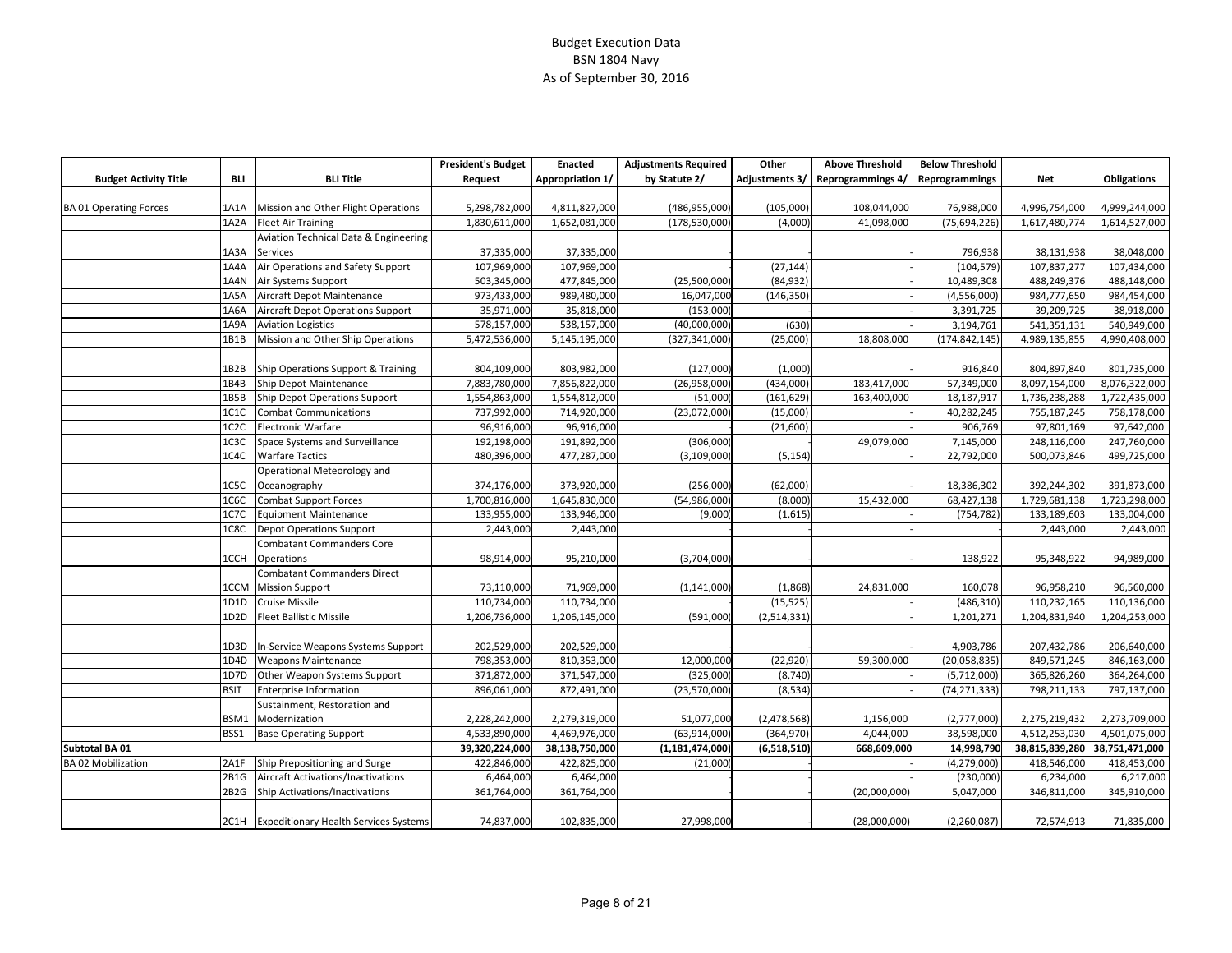# Budget Execution Data BSN 1804 Navy As of September 30, 2016

|                                 |            |                                        | <b>President's Budget</b> | Enacted          | <b>Adjustments Required</b> | Other                 | <b>Above Threshold</b>   | <b>Below Threshold</b> |                |                |
|---------------------------------|------------|----------------------------------------|---------------------------|------------------|-----------------------------|-----------------------|--------------------------|------------------------|----------------|----------------|
| <b>Budget Activity Title</b>    | <b>BLI</b> | <b>BLI Title</b>                       | Request                   | Appropriation 1/ | by Statute 2/               | <b>Adjustments 3/</b> | <b>Reprogrammings 4/</b> | Reprogrammings         | <b>Net</b>     | Obligations    |
|                                 | 2C2H       | <b>Industrial Readiness</b>            | 2,237,000                 | 2,237,000        |                             |                       |                          |                        | 2,237,000      | 2,236,000      |
|                                 | 2C3H       | <b>Coast Guard Support</b>             | 181,825,000               | 21,823,000       | (160,002,000)               |                       |                          |                        | 21,823,000     | 21,807,000     |
| Subtotal BA 02                  |            |                                        | 1,049,973,000             | 917,948,000      | (132, 025, 000)             |                       | (48,000,000)             | (1,722,087)            | 868,225,913    | 866,457,000    |
| BA 03 Training and Recruiting   | 3A1J       | <b>Officer Acquisition</b>             | 149,375,000               | 149,320,000      | (55,000                     |                       | 3,000                    | 4,629,000              | 153,952,000    | 153,921,000    |
|                                 | 3A2J       | <b>Recruit Training</b>                | 9,035,000                 | 9,035,000        |                             |                       | 23,000                   | 2,025,000              | 11,083,000     | 11,062,000     |
|                                 | 3A3J       | <b>Reserve Officers Training Corps</b> | 156,290,000               | 156,288,000      | (2,000)                     |                       | 28,000                   | (14,961,000)           | 141,355,000    | 141,057,000    |
|                                 | 3B1K       | Specialized Skill Training             | 698,573,000               | 698,380,000      | (193,000)                   |                       | 5,777,000                | (19, 263, 000)         | 684,894,000    | 681,320,000    |
|                                 | 3B2K       | <b>Flight Training</b>                 | 8,171,000                 | 8,171,000        |                             |                       |                          | (304,000)              | 7,867,000      | 7,878,000      |
|                                 |            |                                        |                           |                  |                             |                       |                          |                        |                |                |
|                                 | 3B3K       | Professional Development Education     | 168,471,000               | 165,471,000      | (3,000,000)                 |                       |                          | 3,049,000              | 168,520,000    | 169,475,000    |
|                                 | 3B4K       | <b>Training Support</b>                | 196,048,000               | 196,048,000      |                             |                       |                          | 21,272,000             | 217,320,000    | 216,864,000    |
|                                 | 3C1L       | <b>Recruiting and Advertising</b>      | 234,233,000               | 231,188,000      | (3,045,000)                 |                       |                          | (1,470,000)            | 229,718,000    | 234,388,000    |
|                                 | 3C3L       | Off-Duty and Voluntary Education       | 137,855,000               | 134,207,000      | (3,648,000)                 |                       |                          | 2,676,000              | 136,883,000    | 135,124,000    |
|                                 | 3C4L       | Civilian Education and Training        | 77,257,000                | 69,257,000       | (8,000,000)                 |                       |                          | (3, 105, 000)          | 66,152,000     | 63,160,000     |
|                                 | 3C5L       | Junior ROTC                            | 47,653,000                | 47,653,000       |                             |                       |                          | 5,665,000              | 53,318,000     | 53,174,000     |
| Subtotal BA 03                  |            |                                        | 1,882,961,000             | 1,865,018,000    | (17,943,000)                |                       | 5,831,000                | 213,000                | 1,871,062,000  | 1,867,421,000  |
| <b>BA 04 Administration and</b> |            |                                        |                           |                  |                             |                       |                          |                        |                |                |
| Servicewide Activities          |            | 4A1M Administration                    | 926,284,000               | 926,284,000      |                             | (17, 584)             | 30,314,000               | 52,886,342             | 1,009,466,758  | 996,124,000    |
|                                 | 4A2M       | <b>External Relations</b>              | 14,467,000                | 14,237,000       | (230,000)                   | (11,000)              |                          | (822, 627)             | 13,403,373     | 11,487,000     |
|                                 |            | Civilian Manpower and Personnel        |                           |                  |                             |                       |                          |                        |                |                |
|                                 | 4A3M       | Management                             | 120,812,000               | 120,812,000      |                             |                       | 97,000                   | 8,855,600              | 129,764,600    | 129,185,000    |
|                                 |            | Military Manpower and Personnel        |                           |                  |                             |                       |                          |                        |                |                |
|                                 | 4A4M       | Management                             | 356,292,000               | 347,008,000      | (9, 284, 000)               | (43,000)              |                          | 3,898,216              | 350,863,216    | 349,544,000    |
|                                 | 4A5M       | <b>Other Personnel Support</b>         | 267,417,000               | 266,016,000      | (1,401,000)                 | (14, 207)             | 2,691,000                | (9,938,353)            | 258,754,440    | 255,112,000    |
|                                 | 4A6M       | Servicewide Communications             | 335,482,000               | 326,512,000      | (8,970,000)                 | (92, 892)             | 10,000,000               | 34,570,428             | 370,989,536    | 364,234,000    |
|                                 | 4B1N       | Servicewide Transportation             | 354,395,000               | 354,395,000      |                             |                       |                          | (106,000,000)          | 248,395,000    | 248,395,000    |
|                                 | 4B2N       | Planning, Engineering And Design       | 274,936,000               | 274,936,000      |                             | (6, 393)              |                          | 7,633,039              | 282,562,646    | 281,663,000    |
|                                 |            |                                        |                           |                  |                             |                       |                          |                        |                |                |
|                                 | 4B3N       | Acquisition and Program Management     | 1,131,012,000             | 1,125,766,000    | (5,246,000)                 | (107, 445)            |                          | 2,957,892              | 1,128,616,447  | 1,121,801,000  |
|                                 |            | Hull, Mechanical and Electrical        |                           |                  |                             |                       |                          |                        |                |                |
|                                 | 4B5N       | Support                                | 48,587,000                | 48,587,000       |                             | (375, 417)            |                          | 800,000                | 49,011,583     | 48,855,000     |
|                                 | 4B6N       | Combat/Weapons Systems                 | 25,599,000                | 25,599,000       |                             |                       |                          |                        | 25,599,000     | 25,563,000     |
|                                 |            |                                        |                           |                  |                             |                       |                          |                        |                |                |
|                                 | 4B7N       | Space And Electronic Warfare Systems   | 72,768,000                | 72,768,000       |                             | (11, 320)             |                          | (1,089,704)            | 71,666,976     | 71,547,000     |
|                                 | 4C1P       | Naval Investigative Service            | 579,293,000               | 590,686,000      | 11,393,000                  |                       | 49,540,000               | (7,584,536)            | 632,641,464    | 649,759,000    |
|                                 |            | International Headquarters and         |                           |                  |                             |                       |                          |                        |                |                |
|                                 | 4D1Q       | Agencies                               | 4,768,000                 | 4,768,000        |                             |                       |                          | 183,000                | 4,951,000      | 4,871,000      |
|                                 | 4A8M       | <b>Medical Activities</b>              |                           |                  |                             |                       | 24,878,000               |                        | 24,878,000     | 24,768,000     |
|                                 | 4B2E       | <b>Environmental Programs</b>          |                           |                  |                             | (13, 786)             | 300,063,062              |                        | 300,049,276    | 299,733,000    |
|                                 |            | 4EMM Cancelled Account Adjustment      |                           |                  |                             | 6,717,882             |                          |                        | 6,717,882      | 7,056,000      |
|                                 | 4EPJ       | Judgment Fund                          |                           |                  |                             | 493,672               |                          |                        | 493,672        | 493,000        |
|                                 | 9999       | <b>Classified Programs 5/</b>          | 567,074,000               | 532,609,000      | (34, 465, 000)              |                       |                          | 161,000                | 532,770,000    | 528,104,000    |
| Subtotal BA 04                  |            |                                        | 5,079,186,000             | 5,030,983,000    | (48, 203, 000)              | 6,518,510             | 417,583,062              | (13, 489, 703)         | 5,441,594,869  | 5,418,292,000  |
| Grand Total 1804N 2016/2016     |            |                                        | 47,332,344,000            | 45,952,699,000   | (1,379,645,000)             |                       | 1,044,023,062            |                        | 46,996,722,062 | 46,903,642,000 |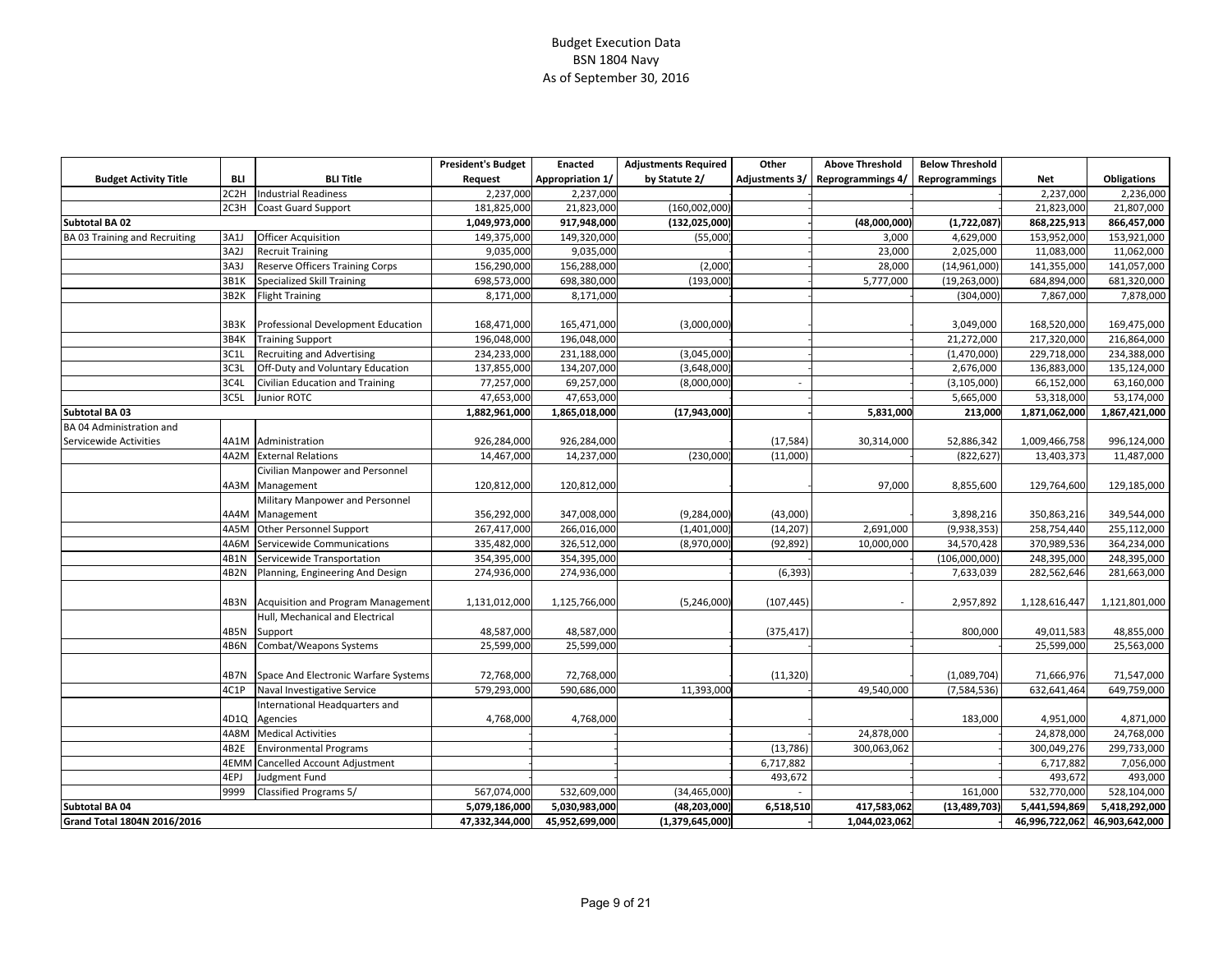# Budget Execution Data BSN 1804 Navy As of September 30, 2016

|                                              |             |                        | <b>President's Budget</b> | Enacted          | <b>Adjustments Required</b> | Other | <b>Above Threshold</b>                          | <b>Below Threshold</b> |                |                    |
|----------------------------------------------|-------------|------------------------|---------------------------|------------------|-----------------------------|-------|-------------------------------------------------|------------------------|----------------|--------------------|
| <b>Budget Activity Title</b>                 | <b>BLI</b>  | <b>BLI Title</b>       | Request                   | Appropriation 1/ | by Statute 2/               |       | Adjustments 3/ Reprogrammings 4/ Reprogrammings |                        | Net            | <b>Obligations</b> |
| BA 04 Administration and                     |             |                        |                           |                  |                             |       |                                                 |                        |                |                    |
| Servicewide Activities                       | 4S01        | 1695-1710 Portal (ITS) |                           |                  |                             |       | 196,000                                         |                        | 196,000        |                    |
|                                              | 4S02        | 1695-1710 Portal (ITS) |                           |                  |                             |       | 220,000                                         | (100,000)              | 120,000        |                    |
|                                              | 4S09        | 1695-1710 Portal (ITS) |                           |                  |                             |       | 179,947                                         | (8,500)                | 171,447        | 154,000            |
|                                              | 4S56        | 1695-1710 Portal (ITS) |                           |                  |                             |       | 3,000,000                                       |                        | 3,000,000      | 2,669,000          |
|                                              | <b>4S59</b> | 1695-1710 Portal (ITS) |                           |                  |                             |       | 4,569,631                                       | 108,500                | 4,678,131      | 4,258,000          |
| Grand Total 1804N 2016/XXXX                  |             |                        |                           |                  |                             |       | 8,165,578                                       |                        | 8,165,578      | 7,081,000          |
| Grand Total 1804N 2016/2016; 1804N 2016/XXXX |             |                        | 47,332,344,000            | 45,952,699,000   | (1,379,645,000)             |       | 1,052,188,640                                   |                        | 47,004,887,640 | 46,910,723,000     |

#### **Footnotes:**

1/ Includes reductions contained in General Provisions or in other Acts

2/ Enacted Appropriation less the President's Budget Request

3/ Includes prior year adjustments

4/ Includes Prior Approval reprogrammings, Internal reprogrammings, and Letter reprogrammings

5/ Classified Programs include BLIs 4CAP Security Programs, 4CBP Security Programs, 4CCP Security Programs, 4CDP Security Programs, and 4CEP Security Programs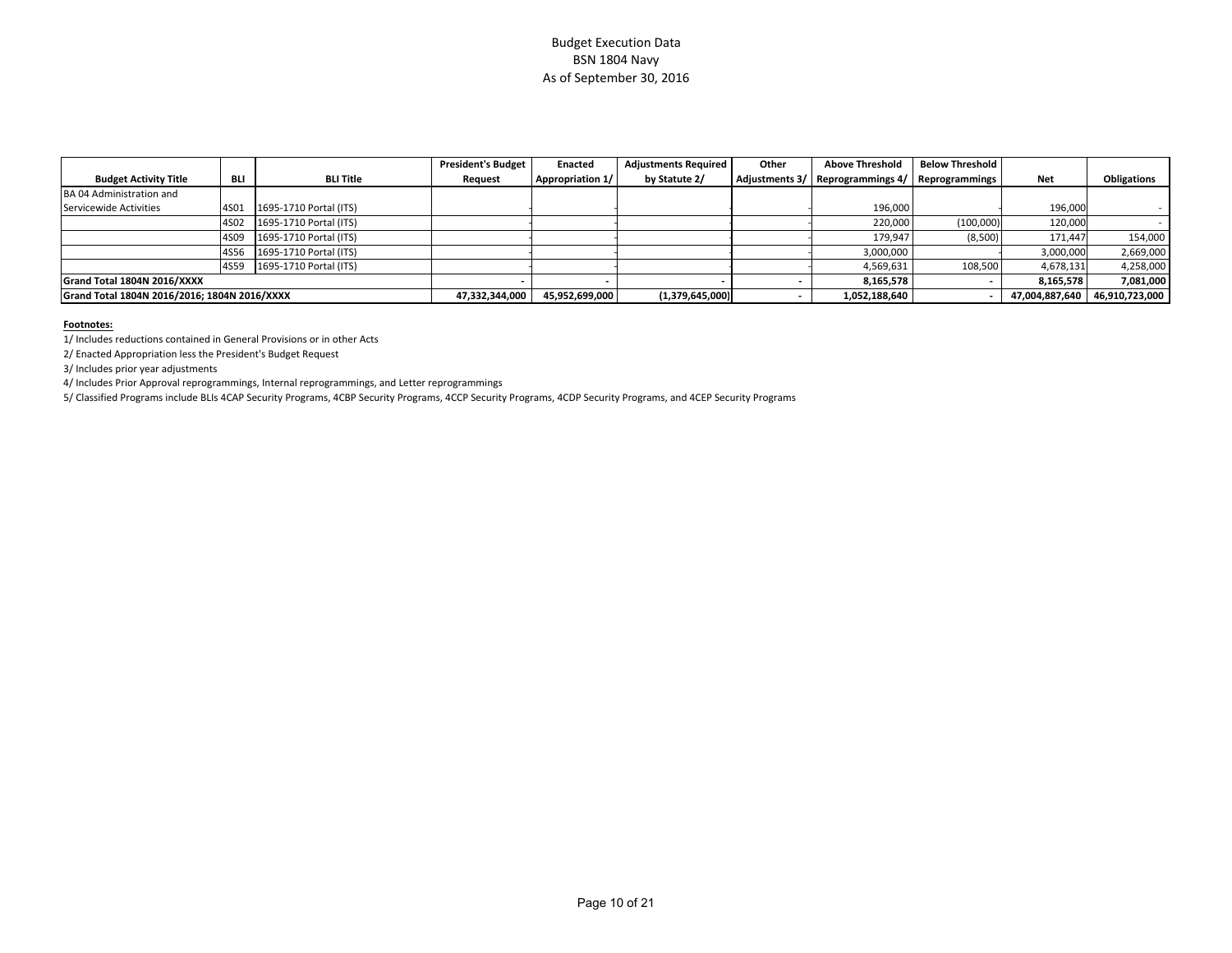# Budget Execution Data BSN 1106 Marine Corps As of September 30, 2016

|                                              |                   |                                    | <b>President's Budget</b> | Enacted          | <b>Adjustments Required</b> | Other                 | <b>Above Threshold</b> | <b>Below Threshold</b> |               |                    |
|----------------------------------------------|-------------------|------------------------------------|---------------------------|------------------|-----------------------------|-----------------------|------------------------|------------------------|---------------|--------------------|
| <b>Budget Activity Title</b>                 | <b>BLI</b>        | <b>BLI Title</b>                   | Request                   | Appropriation 1/ | by Statute 2/               | <b>Adjustments 3/</b> | Reprogrammings 4/      | Reprogrammings         | <b>Net</b>    | <b>Obligations</b> |
| <b>BA01 Operating Forces</b>                 | 1A1A              | <b>Operational Forces</b>          | 1,284,212,000             | 1,236,462,000    | (47, 750, 000)              |                       | 50,034,000             | 26,040,060             | 1,312,536,060 | 1,311,278,000      |
|                                              | 1A <sub>2</sub> A | <b>Field Logistics</b>             | 1,191,433,000             | 1,191,433,000    |                             | (72, 842)             | 14,737,000             | (78, 964, 837)         | 1,127,132,321 | 1,125,226,000      |
|                                              | 1A3A              | <b>Depot Maintenance</b>           | 467,583,000               | 428,583,000      | (39,000,000)                |                       |                        | (13, 311, 765)         | 415,271,235   | 409,583,000        |
|                                              | 1B1B              | <b>Maritime Prepositioning</b>     | 86,259,000                | 86,176,000       | (83,000)                    |                       |                        | (827, 979)             | 85,348,021    | 84,964,000         |
|                                              |                   | Sustainment, Restoration and       |                           |                  |                             |                       |                        |                        |               |                    |
|                                              | BSM1              | Modernization                      | 746,237,000               | 749,079,000      | 2,842,000                   |                       |                        | (14, 519, 207)         | 734,559,793   | 730,486,000        |
|                                              | BSS1              | <b>Base Operating Support</b>      | 2,073,388,000             | 2,041,640,000    | (31,748,000)                | (32, 891)             | 10,331,000             | 83,321,980             | 2,135,260,089 | 2,132,950,000      |
| Subtotal BA 01                               |                   |                                    | 5,849,112,000             | 5,733,373,000    | (115, 739, 000)             | (105, 733)            | 75,102,000             | 1,738,252              | 5,810,107,519 | 5,794,486,000      |
| BA 03 Training and Recruiting                | 3A1C              | <b>Recruit Training</b>            | 16,460,000                | 16,260,000       | (200,000)                   |                       |                        | 2,080,600              | 18,340,600    | 18,343,000         |
|                                              | 3A <sub>2</sub> C | <b>Officer Acquisition</b>         | 977,000                   | 975,000          | (2,000)                     |                       |                        | 607,000                | 1,582,000     | 1,577,000          |
|                                              | 3B1D              | Specialized Skill Training         | 97,325,000                | 97,307,000       | (18,000)                    |                       |                        | 230,396                | 97,537,396    | 97,498,000         |
|                                              |                   |                                    |                           |                  |                             |                       |                        |                        |               |                    |
|                                              | 3B3D              | Professional Development Education | 40,786,000                | 40,786,000       |                             |                       |                        | 3,115,172              | 43,901,172    | 43,784,000         |
|                                              | 3B4D              | <b>Training Support</b>            | 385,338,000               | 385,336,000      | (2,000)                     |                       |                        | (15, 103, 294)         | 370,232,706   | 369,328,000        |
|                                              | 3C1F              | <b>Recruiting and Advertising</b>  | 164,806,000               | 164,806,000      |                             |                       |                        | 4,758,000              | 169,564,000   | 169,415,000        |
|                                              | 3C2F              | Off-Duty and Voluntary Education   | 39,963,000                | 37,721,000       | (2, 242, 000)               |                       |                        | (3,494,800)            | 34,226,200    | 33,955,000         |
|                                              | 3C3F              | Junior ROTC                        | 23,397,000                | 23,397,000       |                             |                       |                        | (159,000)              | 23,238,000    | 23,232,000         |
| Subtotal BA 03                               |                   |                                    | 769,052,000               | 766,588,000      | (2,464,000)                 |                       |                        | (7,965,926)            | 758,622,074   | 757,132,000        |
| <b>BA 04 Administration and</b>              |                   |                                    |                           |                  |                             |                       |                        |                        |               |                    |
| Servicewide Activities                       | 4A3G              | Servicewide Transportation         | 81,153,000                | 81,153,000       |                             |                       | 23,000,000             | (17,048,709)           | 87,104,291    | 86,885,000         |
|                                              | 4A4G              | Administration                     | 358,395,000               | 335,167,000      | (23, 228, 000)              |                       | 16,381,000             | 23,274,919             | 374,822,919   | 373,939,000        |
|                                              |                   |                                    |                           |                  |                             |                       |                        |                        |               |                    |
|                                              | 4B3N              | Acquisition and Program Management | 76,105,000                | 74,641,000       | (1,464,000)                 |                       |                        | 1,464                  | 74,642,464    | 74,090,000         |
|                                              |                   | 4EMM Cancelled Account Adjustment  |                           |                  |                             | 105,733               |                        |                        | 105,733       | 63,000             |
|                                              | 9999              | <b>Classified Programs 5/</b>      | 47,499,000                | 47,499,000       |                             |                       |                        |                        | 47,499,000    | 46,893,000         |
| Subtotal BA 04                               |                   |                                    | 563,152,000               | 538,460,000      | (24, 692, 000)              | 105,733               | 39,381,000             | 6,227,674              | 584,174,407   | 581,871,000        |
| Grand Total 1106N 2016/2016                  |                   |                                    | 7,181,316,000             | 7,038,421,000    | (142, 895, 000)             |                       | 114,483,000            |                        | 7,152,904,000 | 7,133,489,000      |
| <b>BA 04 Administration and</b>              |                   |                                    |                           |                  |                             |                       |                        |                        |               |                    |
| Servicewide Activities                       | 4S38              | DON Video Transition Support       |                           |                  |                             |                       | 1,402,200              |                        | 1,402,200     | 1,100,000          |
| Grand Total 1106N 2016/XXXX                  |                   |                                    |                           |                  |                             |                       | 1,402,200              |                        | 1,402,200     | 1,100,000          |
| Grand Total 1106N 2016/2016; 1106N 2016/XXXX |                   |                                    | 7,181,316,000             | 7,038,421,000    | (142, 895, 000)             |                       | 115,885,200            |                        | 7,154,306,200 | 7,134,589,000      |

#### **Footnotes:**

1/ Includes reductions contained in General Provisions or in other Acts

2/ Enacted Appropriation less the President's Budget Request

3/ Includes prior year adjustments

4/ Includes Prior Approval reprogrammings, Internal reprogrammings, and Letter reprogrammings

5/ Classified Programs includes BLI 4A7G Security Programs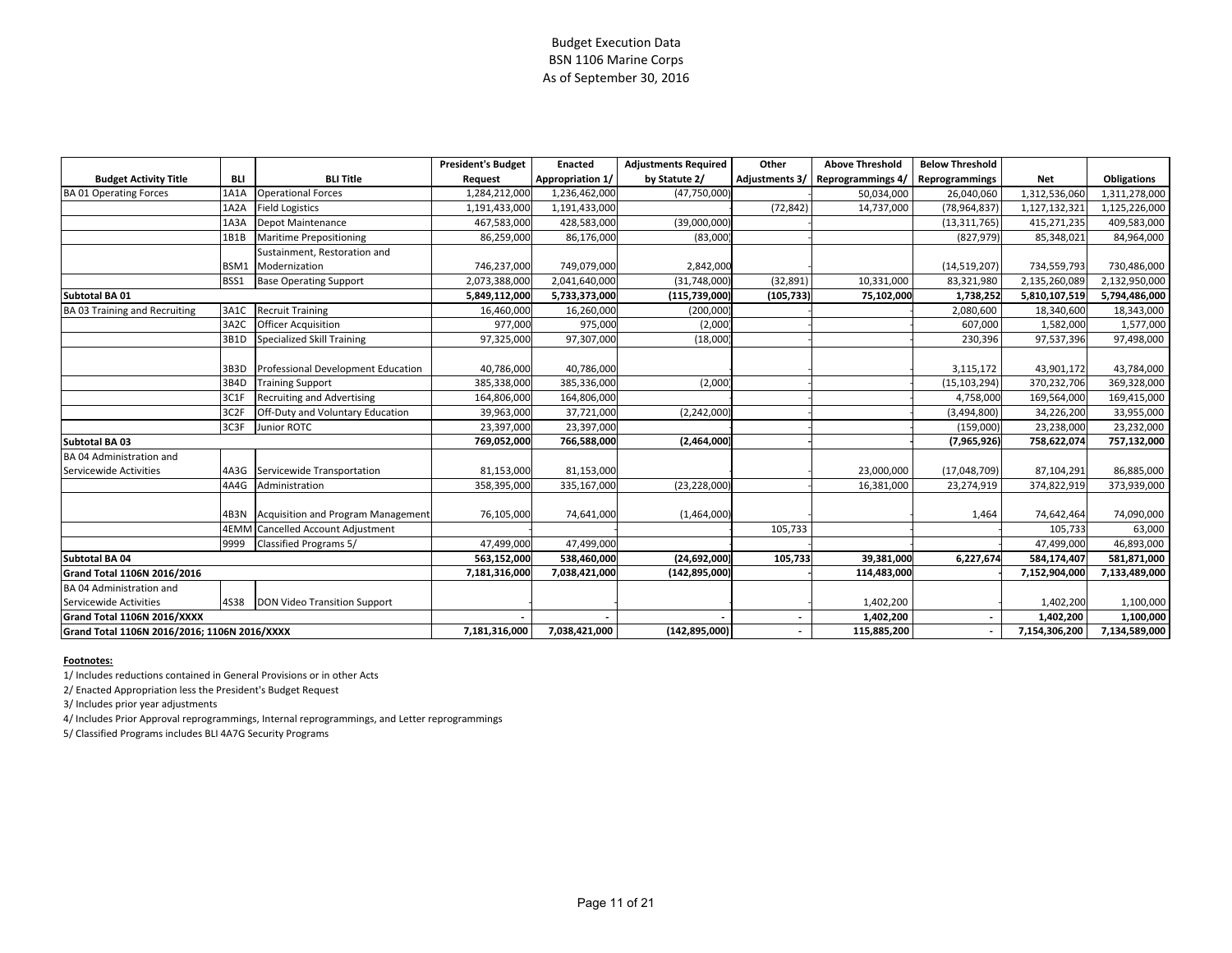# Budget Execution Data BSN 1806 Navy Reserve As of September 30, 2016

|                               |             |                                     | <b>President's Budget</b> | <b>Enacted</b>   | <b>Adjustments Required</b> | Other          | <b>Above Threshold</b> | <b>Below Threshold</b> |             |             |
|-------------------------------|-------------|-------------------------------------|---------------------------|------------------|-----------------------------|----------------|------------------------|------------------------|-------------|-------------|
| <b>Budget Activity Title</b>  | BLI         | <b>BLI Title</b>                    | Request                   | Appropriation 1/ | by Statute 2/               | Adjustments 3/ | Reprogrammings 4       | Reprogrammings         | <b>Net</b>  | Obligations |
|                               |             |                                     |                           |                  |                             |                |                        |                        |             |             |
| <b>BA 01 Operating Forces</b> | 1A1A        | Mission and Other Flight Operations | 567,755,000               | 523,819,000      | (43,936,000)                |                | (21,767,000)           | (26,796,000)           | 475,256,000 | 474,354,000 |
|                               | 1A3A        | Intermediate Maintenance            | 6,278,000                 | 6,278,000        |                             |                |                        |                        | 6,278,000   | 6,196,000   |
|                               | 1A5A        | Aircraft Depot Maintenance          | 103,012,000               | 103,012,000      |                             | (5,000)        |                        | 81,000                 | 103,088,000 | 102,873,000 |
|                               | 1A6A        | Aircraft Depot Operations Support   | 326,000                   | 326,000          |                             |                |                        | (81,000)               | 245,000     | 244,000     |
|                               | 1A9A        | <b>Aviation Logistics</b>           | 13,436,000                | 13,436,000       |                             |                |                        |                        | 13,436,000  | 13,370,000  |
|                               |             |                                     |                           |                  |                             |                |                        |                        |             |             |
|                               | 1B2B        | Ship Operations Support & Training  | 557,000                   | 557,000          |                             |                |                        |                        | 557,000     | 557,000     |
|                               | <b>1C1C</b> | Combat Communications               | 14,499,000                | 13,925,000       | (574,000)                   |                |                        |                        | 13,925,000  | 13,892,000  |
|                               | 1C6C        | <b>Combat Support Forces</b>        | 124,851,000               | 122,358,000      | (2,493,000)                 |                | 160,000                | 6,461,000              | 128,979,000 | 127,980,000 |
|                               | <b>BSIT</b> | <b>Enterprise Information</b>       | 29,382,000                | 29,382,000       |                             |                |                        | 2,988,978              | 32,370,978  | 32,345,000  |
|                               |             | Sustainment, Restoration and        |                           |                  |                             |                |                        |                        |             |             |
|                               | <b>BSMR</b> | Modernization                       | 48,513,000                | 51,036,000       | 2,523,000                   |                |                        | 15,700,000             | 66,736,000  | 66,639,000  |
|                               | <b>BSSR</b> | <b>Base Operating Support</b>       | 102,858,000               | 102,160,000      | (698,000)                   | (27, 539)      | (19,000)               | 1,258,022              | 103,371,483 | 102,774,000 |
| Subtotal BA 01                |             |                                     | 1,011,467,000             | 966,289,000      | (45, 178, 000)              | (32, 539)      | (21, 626, 000)         | (388,000)              | 944,242,461 | 941,225,000 |
| BA 04 Administration and      |             |                                     |                           |                  |                             |                |                        |                        |             |             |
| Servicewide Activities        | 4A1M        | Administration                      | 1,505,000                 | 1,505,000        |                             |                |                        | 931,000                | 2,436,000   | 2,380,000   |
|                               |             | Military Manpower and Personnel     |                           |                  |                             |                |                        |                        |             |             |
|                               | 4A4M        | Management                          | 13,782,000                | 13,782,000       |                             |                |                        | (340,000)              | 13,442,000  | 13,381,000  |
|                               | 4A6M        | Servicewide Communications          | 3,437,000                 | 3,437,000        |                             |                |                        | (254,000)              | 3,183,000   | 3,164,000   |
|                               |             |                                     |                           |                  |                             |                |                        |                        |             |             |
|                               | 4B3N        | Acquisition and Program Management  | 3,210,000                 | 3,210,000        |                             |                |                        | 51,000                 | 3,261,000   | 3,251,000   |
|                               | 4EMM        | Cancelled Account Adjustment        |                           |                  |                             | 32,539         |                        |                        | 32,539      | 32,000      |
| Subtotal BA 04                |             |                                     | 21,934,000                | 21,934,000       |                             | 32,539         |                        | 388,000                | 22,354,539  | 22,207,000  |
| Grand Total 1806N 2016/2016   |             |                                     | 1,033,401,000             | 988,223,000      | (45, 178, 000)              |                | (21,626,000)           |                        | 966,597,000 | 963,432,000 |

#### **Footnotes:**

1/ Includes reductions contained in General Provisions or in other Acts

2/ Enacted Appropriation less the President's Budget Request

3/ Includes prior year adjustments

4/ Includes Prior Approval reprogrammings, Internal reprogrammings, and Letter reprogrammings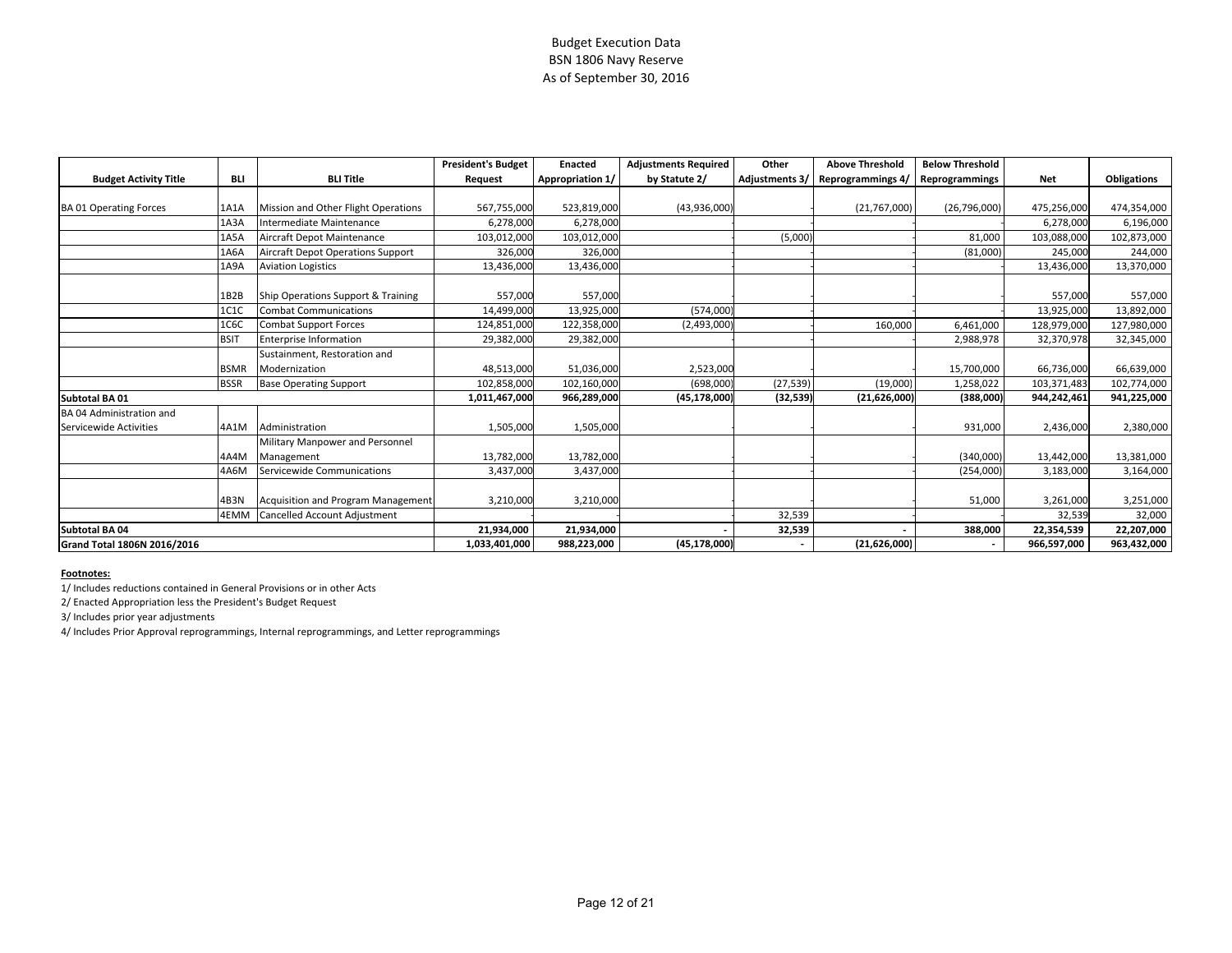# Budget Execution Data BSN 1107 Marine Corps Reserve As of September 30, 2016

|                               |             |                                 | <b>President's Budget</b> | Enacted          | <b>Adjustments Required</b> | Other                 | <b>Above Threshold</b>   | <b>Below Threshold</b>   |             |                    |
|-------------------------------|-------------|---------------------------------|---------------------------|------------------|-----------------------------|-----------------------|--------------------------|--------------------------|-------------|--------------------|
| <b>Budget Activity Title</b>  | BLI         | <b>BLI Title</b>                | Request                   | Appropriation 1/ | by Statute 2/               | <b>Adjustments 3/</b> | <b>Reprogrammings 4/</b> | Reprogrammings           | Net         | <b>Obligations</b> |
| <b>BA 01 Operating Forces</b> | <b>1A1A</b> | Operating Forces                | 100,131,000               | 99,170,000       | (961,000)                   |                       |                          | (4,569,000)              | 94,601,000  | 94,598,000         |
|                               |             | 1A3A Depot Maintenance          | 18,254,000                | 18,254,000       |                             |                       |                          |                          | 18,254,000  | 18,254,000         |
|                               |             | Sustainment, Restoration and    |                           |                  |                             |                       |                          |                          |             |                    |
|                               | BSM1        | 1 Modernization                 | 28,653,000                | 30,143,000       | 1,490,000                   |                       |                          | 8,191,477                | 38,334,477  | 38,320,000         |
|                               | BSS:        | <b>Base Operating Support</b>   | 112,878,000               | 108,810,000      | (4,068,000)                 |                       | 185,000                  | (1,412,071)              | 107,582,929 | 106,818,000        |
| Subtotal BA 01                |             |                                 | 259,916,000               | 256,377,000      | (3,539,000)                 |                       | 185,000                  | 2,210,406                | 258,772,406 | 257,990,000        |
| BA 04 Administration and      |             |                                 |                           |                  |                             |                       |                          |                          |             |                    |
| Servicewide Activities        |             | 4A3G Servicewide Transportation | 924,000                   | 924,000          |                             |                       |                          |                          | 924,000     | 919,000            |
|                               |             | 4A4G Administration             | 10,866,000                | 10,866,000       |                             |                       |                          | (2,831,500)              | 8,034,500   | 8,000,000          |
|                               |             | 4A6G Recruiting and Advertising | 8,785,000                 | 8,785,000        |                             |                       |                          | 621,094                  | 9,406,094   | 9,403,000          |
| Subtotal BA 04                |             |                                 | 20,575,000                | 20,575,000       |                             |                       |                          | (2,210,406)              | 18,364,594  | 18,322,000         |
| Grand Total 1107N 2016/2016   |             |                                 | 280,491,000               | 276,952,000      | (3,539,000)                 |                       | 185,000                  | $\overline{\phantom{a}}$ | 277,137,000 | 276,311,000        |

#### **Footnotes:**

1/ Includes reductions contained in General Provisions or in other Acts

2/ Enacted Appropriation less the President's Budget Request

3/ Includes prior year adjustments

4/ Includes Prior Approval reprogrammings, Internal reprogrammings, and Letter reprogrammings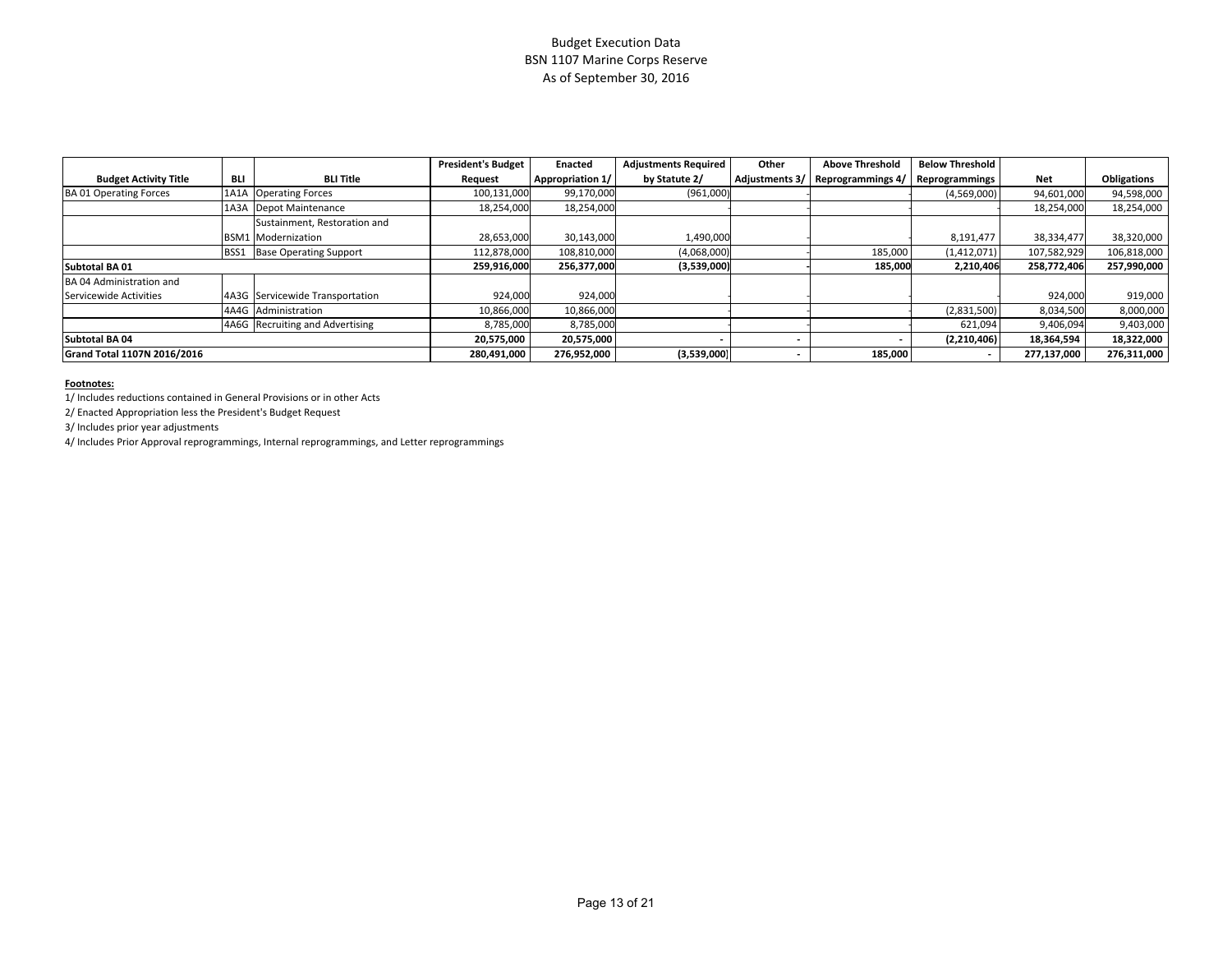# **AIR FORCE**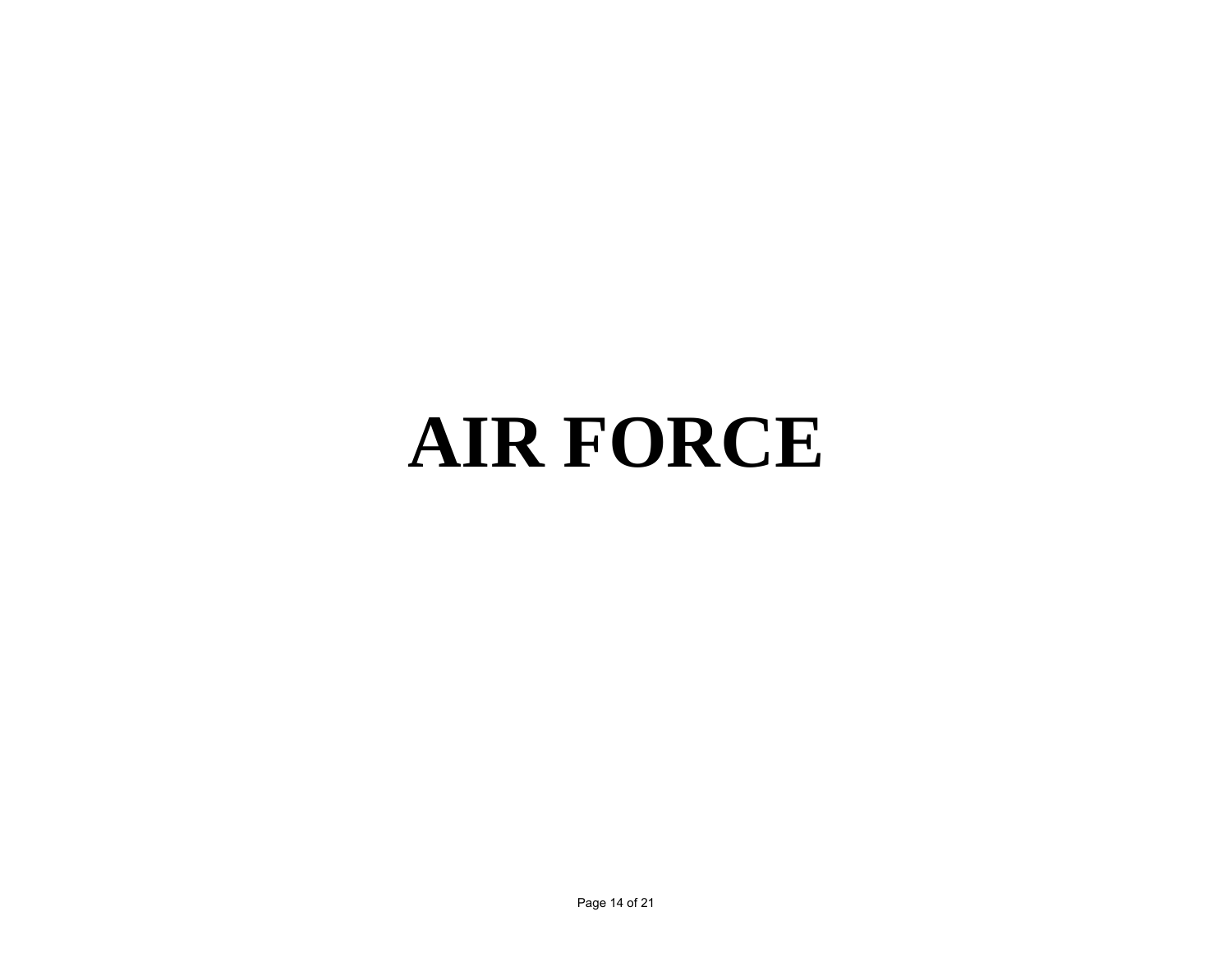# Budget Execution Data BSN 3400 Air Force As of September 30, 2016

|                                      |      |                                        | <b>President's Budget</b> | <b>Enacted</b>   | <b>Adjustments Required</b> | Other                    | <b>Above Threshold</b>   | <b>Below Threshold</b>   |                |                       |
|--------------------------------------|------|----------------------------------------|---------------------------|------------------|-----------------------------|--------------------------|--------------------------|--------------------------|----------------|-----------------------|
| <b>Budget Activity Title</b>         | BLI  | <b>BLI Title</b>                       | Request                   | Appropriation 1/ | by Statute 2/               | Adjustments 3/           | <b>Reprogrammings 4/</b> | <b>Reprogrammings</b>    | Net            | <b>Obligations 5/</b> |
| <b>BA 01 Operating Forces</b>        | 011A | <b>Primary Combat Forces</b>           | 4,842,606,000             | 4,424,654,000    | (417, 952, 000)             | $\overline{\phantom{a}}$ | (115, 430, 000)          | $\sim$                   | 4,309,224,000  | 4,143,626,000         |
|                                      | 011C | <b>Combat Enhancement Forces</b>       | 2,812,288,000             | 2,672,369,000    | (139, 919, 000)             |                          | 238,004,000              | $\overline{\phantom{a}}$ | 2,910,373,000  | 2,895,756,000         |
|                                      |      | Air Operations Training (OJT, Maintain |                           |                  |                             |                          |                          |                          |                |                       |
|                                      | 011D | Skills)                                | 1,829,527,000             | 1,679,491,000    | (150,036,000)               |                          | 6,740,000                | (394, 948, 394)          | 1,291,282,606  | 1,291,283,000         |
|                                      | 011M | Depot Maintenance                      | 7,729,892,000             | 7,516,532,000    | (213, 360, 000)             | $\overline{\phantom{a}}$ | 1,585,000                | 133,887,460              | 7,652,004,460  | 7,652,004,000         |
|                                      |      | Facilities Sustainment, Restoration &  |                           |                  |                             |                          |                          |                          |                |                       |
|                                      | 011R | Modernization                          | 2,083,337,000             | 2,057,201,000    | (26, 136, 000)              |                          | 55,171,000               | 42,457,519               | 2,154,829,519  | 2,154,830,000         |
|                                      | 011Z | <b>Base Support</b>                    | 3,759,217,000             | 3,457,352,000    | (301, 865, 000)             |                          | 239,300,000              | 613,292,616              | 4,309,944,616  | 4,310,745,000         |
|                                      | 012A | Global C3I and Early Warning           | 960,560,000               | 935,920,000      | (24, 640, 000)              | $\blacksquare$           | 204,540,000              | (164, 443, 623)          | 976,016,377    | 976,001,000           |
|                                      | 012C | Other Combat Ops Spt Programs          | 1,099,579,000             | 1,072,259,000    | (27, 320, 000)              | $\overline{\phantom{a}}$ | 215,448,000              | (135, 027, 449)          | 1,152,679,551  | 1,152,679,000         |
|                                      | 013A | Launch Facilities                      | 272,046,000               | 271,886,000      | (160,000)                   | $\overline{\phantom{a}}$ |                          | (107, 210, 859)          | 164,675,141    | 164,675,000           |
|                                      | 013C | <b>Space Control Systems</b>           | 387,832,000               | 387,339,000      | (493,000)                   | $\overline{\phantom{a}}$ | 38,000,000               | (6, 209, 770)            | 419,129,230    | 417,015,000           |
|                                      |      | <b>Combatant Commanders Direct</b>     |                           |                  |                             |                          |                          |                          |                |                       |
|                                      | 015A | <b>Mission Support</b>                 | 1,001,155,000             | 982,843,000      | (18, 312, 000)              | $\overline{\phantom{a}}$ | 106,967,000              | 34,140,649               | 1,123,950,649  | 1,123,986,000         |
|                                      |      | Combatant Commanders Core              |                           |                  |                             |                          |                          |                          |                |                       |
|                                      | 015B | <b>Operations</b>                      | 205,078,000               | 198,997,000      | (6,081,000)                 |                          |                          | 29,205,157               | 228,202,157    | 228,202,000           |
|                                      | 9999 | <b>Classified Programs 6/</b>          | 930,389,000               | 930,369,000      | (20,000)                    | $\overline{\phantom{a}}$ | 35,337,000               | (45, 143, 306)           | 920,562,694    | 920,563,000           |
| Subtotal BA 01                       |      |                                        | 27,913,506,000            | 26,587,212,000   | (1,326,294,000)             |                          | 1,025,662,000            |                          | 27,612,874,000 | 27,432,295,000        |
| <b>BA 02 Mobilization</b>            | 021A | <b>Airlift Operations</b>              | 5,224,899,000             | 4,687,314,000    | (537, 585, 000)             | $\overline{\phantom{a}}$ | (582, 840, 000)          | (278, 033, 883)          | 3,826,440,117  | 3,826,440,000         |
|                                      | 021D | <b>Mobilization Preparedness</b>       | 256,481,000               | 243,528,000      | (12,953,000)                |                          |                          |                          | 243,528,000    | 241,420,000           |
|                                      | 021M | Depot Maintenance                      | 2,128,630,000             | 2,128,630,000    |                             |                          | $\overline{\phantom{a}}$ | (22, 632, 254)           | 2,105,997,746  | 2,090,046,000         |
|                                      |      | Facilities Sustainment, Restoration &  |                           |                  |                             |                          |                          |                          |                |                       |
|                                      | 021R | Modernization                          | 259,956,000               | 273,474,000      | 13,518,000                  |                          |                          | 134,718,240              | 408,192,240    | 408,192,000           |
|                                      | 021Z | <b>Base Support</b>                    | 713,441,000               | 706,441,000      | (7,000,000)                 | $\sim$                   | $\sim$                   | 165,947,897              | 872,388,897    | 872,389,000           |
| Subtotal BA 02                       |      |                                        | 8,583,407,000             | 8,039,387,000    | (544, 020, 000)             |                          | (582, 840, 000)          |                          | 7,456,547,000  | 7,438,320,000         |
| <b>BA 03 Training and Recruiting</b> | 031A | <b>Officer Acquisition</b>             | 92,283,000                | 89,243,000       | (3,040,000)                 |                          | 28,000,000               | 4,571,733                | 121,814,733    | 121,815,000           |
|                                      | 031B | <b>Recruit Training</b>                | 21,871,000                | 21,684,000       | (187,000)                   | $\overline{\phantom{a}}$ |                          | (2,633,636)              | 19,050,364     | 19,050,000            |
|                                      |      | <b>Reserve Officers Training Corps</b> |                           |                  |                             |                          |                          |                          |                |                       |
|                                      | 031D | (ROTC)                                 | 77,527,000                | 77,525,000       | (2,000)                     |                          |                          | (4,751,234)              | 72,773,766     | 72,774,000            |
|                                      |      | Facilities Sustainment, Restoration &  |                           |                  |                             |                          |                          |                          |                |                       |
|                                      | 031R | Modernization                          | 228,500,000               | 240,382,000      | 11,882,000                  |                          |                          | 21,294,128               | 261,676,128    | 261,676,000           |
|                                      | 031Z | <b>Base Support</b>                    | 772,870,000               | 765,070,000      | (7,800,000)                 | $\overline{\phantom{a}}$ | 12,000,000               | 33,297,477               | 810,367,477    | 808,959,000           |
|                                      | 032A | <b>Specialized Skill Training</b>      | 371,290,000               | 377,289,000      | 5,999,000                   | $\overline{\phantom{a}}$ | 53,209,000               | (82, 627, 353)           | 347,870,647    | 347,871,000           |
|                                      | 032B | <b>Flight Training</b>                 | 710,553,000               | 667,713,000      | (42, 840, 000)              | $\overline{a}$           | $\overline{\phantom{a}}$ | (19, 451, 713)           | 648,261,287    | 648,205,000           |
|                                      |      |                                        |                           |                  |                             |                          |                          |                          |                |                       |
|                                      | 032C | Professional Development Education     | 228,252,000               | 227,945,000      | (307,000)                   |                          |                          | (9, 131, 620)            | 218,813,380    | 218,813,000           |
|                                      | 032D | <b>Training Support</b>                | 76,464,000                | 76,385,000       | (79,000)                    | $\overline{\phantom{a}}$ | $\blacksquare$           | 19,821,628               | 96,206,628     | 96,207,000            |
|                                      | 032M | Depot Maintenance                      | 375,513,000               | 375,513,000      |                             |                          |                          | (29, 443, 066)           | 346,069,934    | 341,826,000           |
|                                      | 033A | <b>Recruiting and Advertising</b>      | 79,690,000                | 73,558,000       | (6, 132, 000)               | $\overline{\phantom{a}}$ | $\sim$                   | 49,366,763               | 122,924,763    | 122,925,000           |
|                                      | 033B | Examining                              | 3,803,000                 | 3,803,000        |                             | $\overline{\phantom{a}}$ |                          |                          | 3,803,000      | 2,390,000             |
|                                      | 033C | Off-Duty and Voluntary Education       | 180,807,000               | 180,475,000      | (332,000)                   | $\overline{\phantom{a}}$ | 15,000,000               |                          | 195,475,000    | 192,710,000           |
|                                      | 033D | Civilian Education and Training        | 167,478,000               | 163,973,000      | (3,505,000)                 | $\overline{\phantom{a}}$ | $\sim$                   | 16,896,324               | 180,869,324    | 180,869,000           |
|                                      | 033E | Junior ROTC                            | 59,263,000                | 59,228,000       | (35,000)                    |                          |                          | 2,790,569                | 62,018,569     | 62,019,000            |
| Subtotal BA 03                       |      |                                        | 3,446,164,000             | 3,399,786,000    | (46, 378, 000)              |                          | 108,209,000              |                          | 3,507,995,000  | 3,498,230,000         |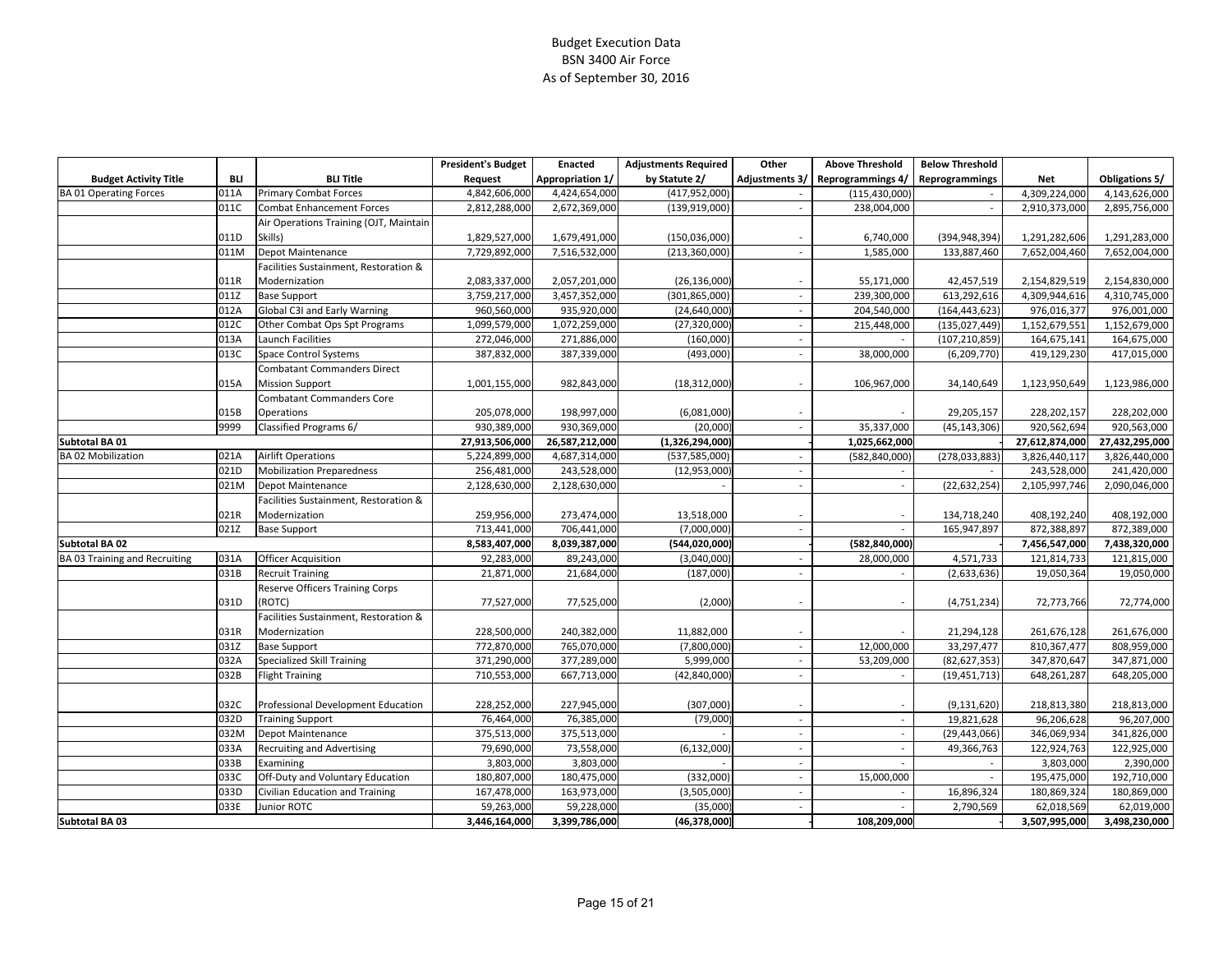## Budget Execution Data BSN 3400 Air Force As of September 30, 2016

|                                              |            |                                       | <b>President's Budget</b> | <b>Enacted</b>   | <b>Adjustments Required</b> | Other                 | <b>Above Threshold</b> | <b>Below Threshold</b>   |                |                |
|----------------------------------------------|------------|---------------------------------------|---------------------------|------------------|-----------------------------|-----------------------|------------------------|--------------------------|----------------|----------------|
| <b>Budget Activity Title</b>                 | <b>BLI</b> | <b>BLI Title</b>                      | Request                   | Appropriation 1/ | by Statute 2/               | <b>Adjustments 3/</b> | Reprogrammings 4       | Reprogrammings           | <b>Net</b>     | Obligations 5/ |
| BA 04 Administration and                     |            |                                       |                           |                  |                             |                       |                        |                          |                |                |
| Servicewide Activities                       | 041A       | Logistics Operations                  | 1,228,207,000             | 1,207,952,000    | (20, 255, 000)              |                       | 52,000,000             | (60, 579, 097)           | 1,199,372,903  | 1,199,373,000  |
|                                              | 041B       | <b>Technical Support Activities</b>   | 862,022,000               | 948,973,000      | 86,951,000                  |                       |                        | 56,966,155               | 1,005,939,155  | 1,005,939,000  |
|                                              | 041M       | Depot Maintenance                     | 61,745,000                | 61,745,000       |                             |                       |                        | (14, 311, 071)           | 47,433,929     | 47,434,000     |
|                                              |            | Facilities Sustainment, Restoration & |                           |                  |                             |                       |                        |                          |                |                |
|                                              | 041R       | Modernization                         | 298,759,000               | 314,295,000      | 15,536,000                  |                       |                        | 44,219,714               | 358,514,714    | 358,515,000    |
|                                              | 041Z       | <b>Base Support</b>                   | 1,112,056,000             | 1,106,056,000    | (6,000,000)                 |                       | 82,000,000             | 53,077,987               | 1,241,133,987  | 1,241,134,000  |
|                                              | 042A       | Administration                        | 689,797,000               | 802,481,000      | 112,684,000                 |                       | 23,000,000             | (63, 357, 587)           | 762,123,413    | 762,123,000    |
|                                              | 042B       | Servicewide Communications            | 663,401,000               | 608,064,000      | (55, 337, 000)              |                       | 48,000,000             | 48,928,128               | 704,992,128    | 704,992,000    |
|                                              | 042G       | <b>Other Servicewide Activities</b>   | 1,104,936,000             | 1,015,263,000    | (89, 673, 000)              |                       | 551,326,000            | (96, 935, 935)           | 1,469,653,065  | 1,469,584,000  |
|                                              | 0421       | Civil Air Patrol                      | 25,411,000                | 27,400,000       | 1,989,000                   |                       |                        | 500,000                  | 27,900,000     | 27,900,000     |
|                                              | 044A       | <b>International Support</b>          | 89,209,000                | 88,221,000       | (988,000)                   |                       |                        | (2, 287, 836)            | 85,933,164     | 75,364,000     |
|                                              | 9999       | Classified Programs 6/                | 1,203,322,000             | 1,140,515,000    | (62, 807, 000)              |                       | 16,055,000             | 33,779,542               | 1,190,349,542  | 1,190,350,000  |
| Subtotal BA 04                               |            |                                       | 7,338,865,000             | 7,320,965,000    | (17,900,000)                |                       | 772,381,000            |                          | 8,093,346,000  | 8,082,858,000  |
| Grand Total 3400F 2016/2016                  |            |                                       | 47,281,942,000            | 45,347,350,000   | (1,934,592,000)             |                       | 1,323,412,000          |                          | 46,670,762,000 | 46,451,642,000 |
| BA 04 Administration and                     |            |                                       |                           |                  |                             |                       |                        |                          |                |                |
| Servicewide Activities                       | 042B       | Servicewide Communications            |                           |                  |                             |                       | 8,032,584              |                          | 8,032,584      | 1,984,000      |
| Grand Total 3400F 2016/XXXX                  |            |                                       |                           |                  |                             |                       | 8,032,584              | $\overline{\phantom{a}}$ | 8,032,584      | 1,984,000      |
| Grand Total 3400F 2016/2016; 3400F 2016/XXXX |            |                                       | 47,281,942,000            | 45,347,350,000   | (1,934,592,000)             |                       | 1,331,444,584          |                          | 46,678,794,584 | 46,453,626,000 |

#### **Footnotes:**

1/ Includes reductions contained in General Provisions or in other Acts

2/ Enacted Appropriation less the President's Budget Request

3/ Includes prior year adjustments

4/ Includes Prior Approval reprogrammings, Internal reprogrammings, and Letter reprogrammings

5/ The September 1002 report and Obligations column include the following: a) undistributed BA 01 Operating Forces obligations totaling \$907K; b) undistributed BA 02 Mobilization obligations totaling \$-167K; c) undistribut Recruiting obligations totaling \$122K; d) undistributed BA 04 Administrative & Servicewide Activities obligations totaling \$82K; e) undistributed obligations totaling \$-61K; and f) obligations in Budget Line Items no longe 011F Aircraft Operations \$‐1K, BLI 011G Mission Support Operations \$27K, and BLI 042N N/A \$69K

6/ Classified Programs includes BLI 012F Tactical Intelligence & Special Activities and BLI 043A Security Programs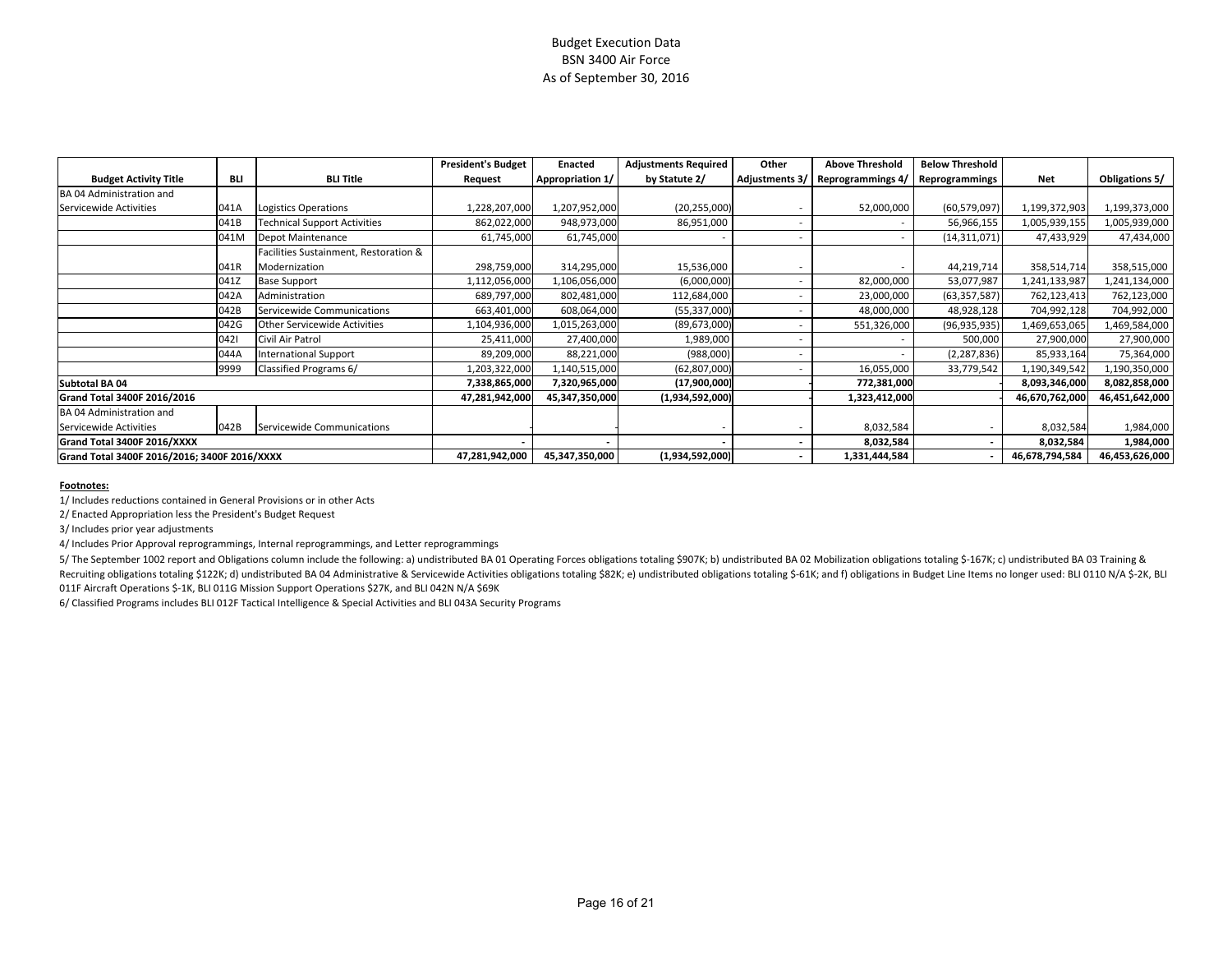### Budget Execution Data BSN 3740 Air Force Reserve As of September 30, 2016

|                               |      |                                       | <b>President's Budget</b> | <b>Enacted</b>   | <b>Adjustments Required</b> | Other                 | <b>Above Threshold</b>   | <b>Below Threshold</b> |               |                |
|-------------------------------|------|---------------------------------------|---------------------------|------------------|-----------------------------|-----------------------|--------------------------|------------------------|---------------|----------------|
| <b>Budget Activity Title</b>  | BLI  | <b>BLI Title</b>                      | Request                   | Appropriation 1/ | by Statute 2/               | <b>Adjustments 3/</b> | <b>Reprogrammings 4/</b> | Reprogrammings         | Net           | Obligations 5/ |
| <b>BA 01 Operating Forces</b> |      | <b>Primary Combat Forces</b>          | 1,779,378,000             | 1,606,040,000    | (173, 338, 000)             |                       |                          | (53,000,000)           | 1,553,040,000 | 1,551,046,000  |
|                               | 011G | <b>Mission Support Operations</b>     | 226,243,000               | 211,663,000      | (14,580,000)                |                       | 1,375,000                | (5,500,000)            | 207,538,000   | 205,532,000    |
|                               |      | 011M Depot Maintenance                | 538,122,000               | 538,122,000      |                             |                       |                          | (14,999,000)           | 523,123,000   | 518,464,000    |
|                               |      | Facilities Sustainment, Restoration & |                           |                  |                             |                       |                          |                        |               |                |
|                               | 011R | Modernization                         | 109,342,000               | 112,028,000      | 2,686,000                   |                       |                          | 13,000,000             | 125,028,000   | 124,671,000    |
|                               | 011Z | <b>Base Support</b>                   | 380,727,000               | 376,515,000      | (4, 212, 000)               |                       |                          | 45,500,000             | 422,015,000   | 421,229,000    |
| Subtotal BA 01                |      | 3,033,812,000                         | 2,844,368,000             | (189, 444, 000)  |                             | 1,375,000             | (14,999,000)             | 2,830,744,000          | 2,820,976,000 |                |
| BA 04 Administration and      |      |                                       |                           |                  |                             |                       |                          |                        |               |                |
| Servicewide Activities        | 042A | Administration                        | 53,921,000                | 53,921,000       |                             |                       |                          | 9,269,000              | 63,190,000    | 62,604,000     |
|                               | 042J | <b>Recruiting and Advertising</b>     | 14,359,000                | 14,359,000       |                             |                       |                          | 3,705,000              | 18,064,000    | 17,916,000     |
|                               |      | Military Manpower and Pers Mgmt       |                           |                  |                             |                       |                          |                        |               |                |
|                               | 042K | (Arpc)                                | 13,665,000                | 13,665,000       |                             |                       |                          | 1,500,000              | 15,165,000    | 14,915,000     |
|                               |      |                                       |                           |                  |                             |                       |                          |                        |               |                |
|                               | 042L | Other Pers Support (Disability Comp)  | 6,606,000                 | 6,606,000        |                             |                       |                          | 325,000                | 6,931,000     | 6,930,000      |
|                               |      | 042M Audiovisual                      |                           |                  |                             |                       |                          | 200,000                | 200,000       | 134,000        |
| Subtotal BA 04                |      | 88,551,000                            | 88,551,000                |                  |                             |                       | 14,999,000               | 103,550,000            | 102,498,000   |                |
| Grand Total 3740F 2016/2016   |      | 3,122,363,000                         | 2,932,919,000             | (189,444,000)    |                             | 1,375,000             |                          | 2,934,294,000          | 2,923,365,000 |                |

#### **Footnotes:**

1/ Includes reductions contained in General Provisions or in other Acts

2/ Enacted Appropriation less the President's Budget Request

3/ Includes prior year adjustments

4/ Includes Prior Approval reprogrammings, Internal reprogrammings, and Letter reprogrammings

5/ The September 1002 report and Obligations column include the following: a) undistributed BA 01 Operating Forces obligations totaling \$29K; b) undistributed obligations totaling \$-109K; and c) obligations in Budget Line BLI 0110 N/A \$‐1K and BLI 011F Aircraft Operations \$1K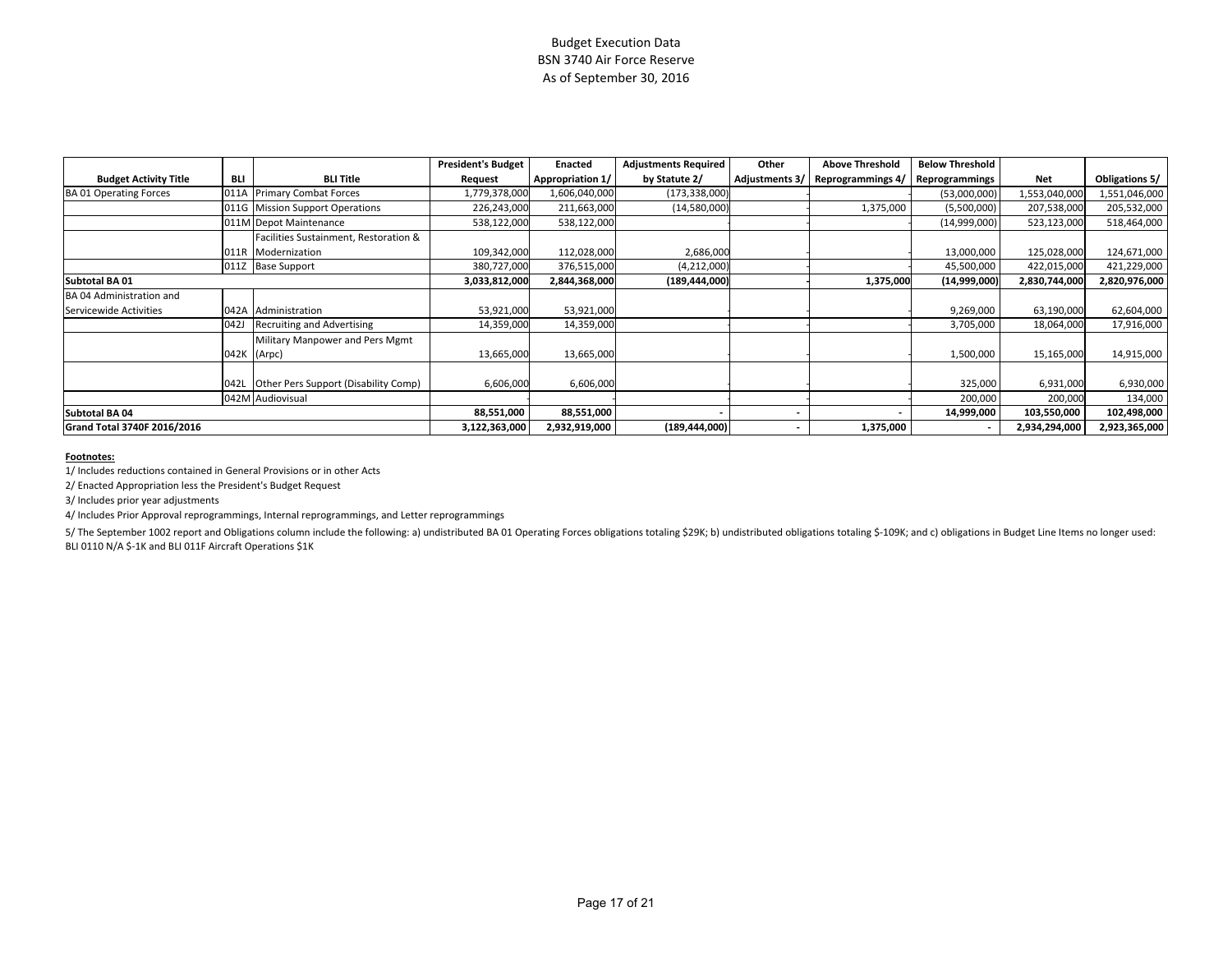### Budget Execution Data BSN 3840 Air National Guard As of September 30, 2016

|                               |            |                                       | <b>President's Budget</b> | Enacted          | <b>Adjustments Required</b> | Other                 | <b>Above Threshold</b>   | <b>Below Threshold</b> |               |                |
|-------------------------------|------------|---------------------------------------|---------------------------|------------------|-----------------------------|-----------------------|--------------------------|------------------------|---------------|----------------|
| <b>Budget Activity Title</b>  | <b>BLI</b> | <b>BLI Title</b>                      | Request                   | Appropriation 1/ | by Statute 2/               | <b>Adjustments 3/</b> | <b>Reprogrammings 4/</b> | Reprogrammings         | Net           | Obligations 5/ |
| <b>BA 01 Operating Forces</b> | 011        | <b>Aircraft Operations</b>            | 3,526,471,000             | 3,244,242,000    | (282, 229, 000)             |                       |                          | (8,999,999)            | 3,235,242,001 | 2,890,045,000  |
|                               |            | 011G Mission Support Operations       | 760,679,000               | 754,284,000      | (6,395,000)                 |                       | 4,215,000                |                        | 758,499,000   | 779,441,000    |
|                               |            | 011M Depot Maintenance                | 1,763,859,000             | 1,768,636,000    | 4,777,000                   |                       |                          |                        | 1,768,636,000 | 1,869,722,000  |
|                               |            | Facilities Sustainment, Restoration & |                           |                  |                             |                       |                          |                        |               |                |
|                               | 011R       | Modernization                         | 288,786,000               | 297,045,000      | 8,259,000                   |                       |                          |                        | 297,045,000   | 325,701,000    |
|                               |            | 011Z Base Support                     | 582,037,000               | 552,745,000      | (29, 292, 000)              |                       | 428,000                  |                        | 553,173,000   | 740,360,000    |
| <b>Subtotal BA 01</b>         |            | 6,921,832,000                         | 6,616,952,000             | (304, 880, 000)  |                             | 4,643,000             | (8,999,999)              | 6,612,595,001          | 6,605,516,000 |                |
| BA 04 Administration and      |            |                                       |                           |                  |                             |                       |                          |                        |               |                |
| Servicewide Activities        | 042A       | Administration                        | 23,626,000                | 23,071,000       | (555,000)                   |                       |                          | 8,999,999              | 32,070,999    | 31,708,000     |
|                               | 042J       | <b>Recruiting and Advertising</b>     | 30,652,000                | 29,849,000       | (803,000)                   |                       |                          |                        | 29,849,000    | 29,136,000     |
| Subtotal BA 04                |            | 54,278,000                            | 52,920,000                | (1,358,000)      |                             |                       | 8,999,999                | 61,919,999             | 60,845,000    |                |
| Grand Total 3780F 2016/2016   |            | 6,976,110,000                         | 6,669,872,000             | (306, 238, 000)  |                             | 4,643,000             | $\overline{\phantom{a}}$ | 6,674,515,000          | 6,666,375,000 |                |

#### **Footnotes:**

1/ Includes reductions contained in General Provisions or in other Acts

2/ Enacted Appropriation less the President's Budget Request

3/ Includes prior year adjustments

4/ Includes Prior Approval reprogrammings, Internal reprogrammings, and Letter reprogrammings

5/ The September 1002 report and Obligations column include the following: a) undistributed BA 01 Operating Forces obligations totaling \$247K; b) undistributed BA 04 Administration and Servicewide Activities obligations to undistributed obligations totaling \$14K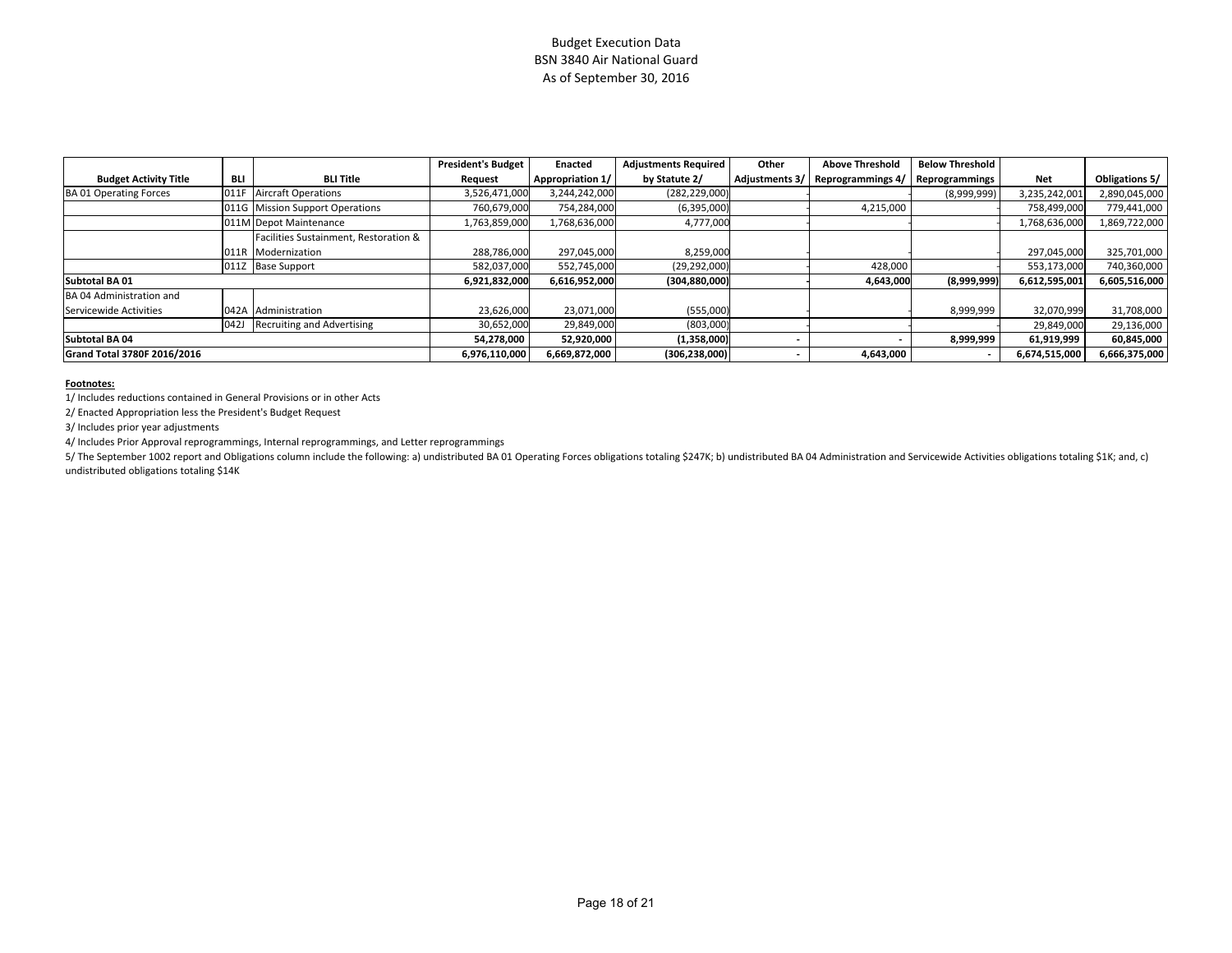# **DEFENSE-WIDE**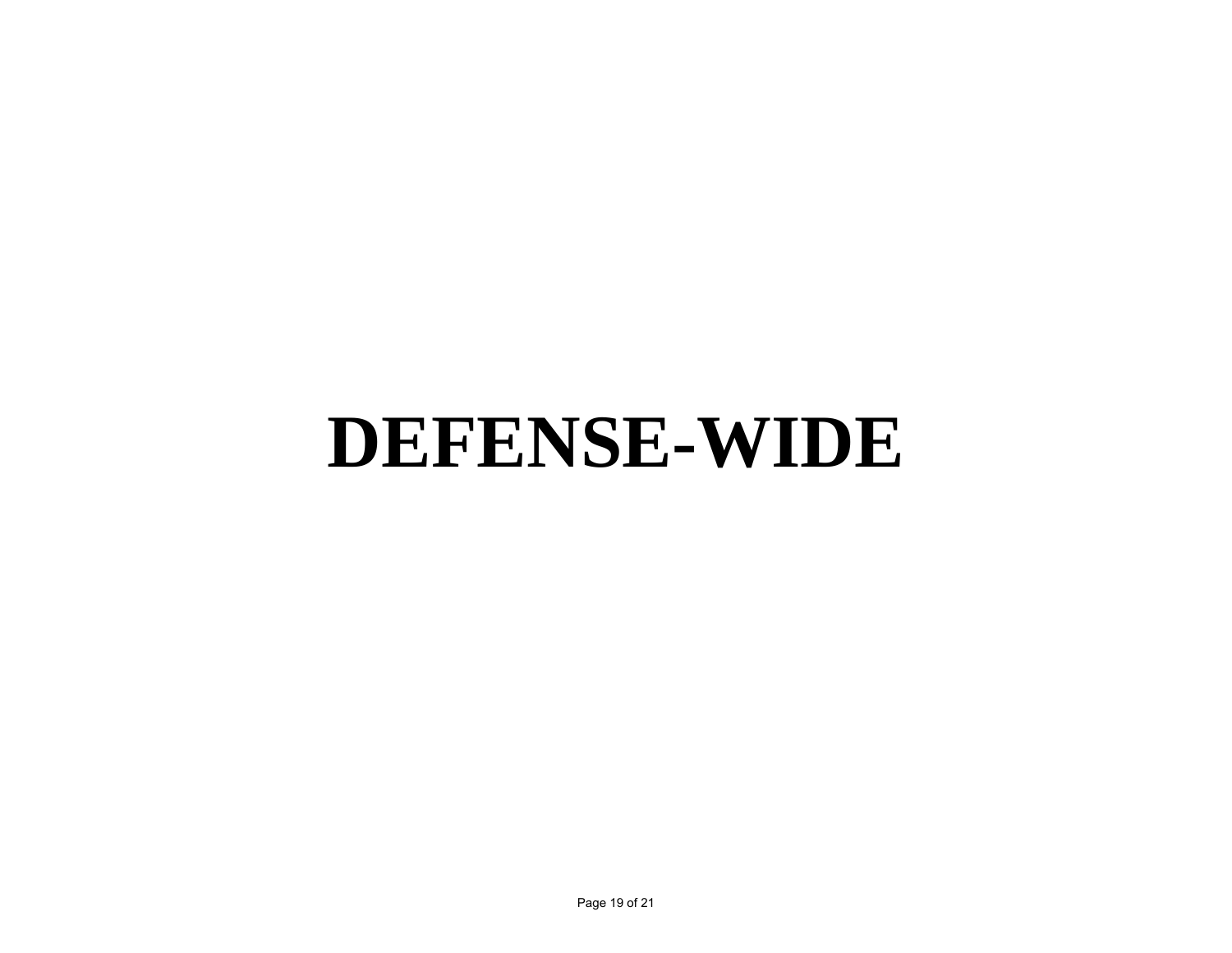# Budget Execution Data BSN 0100D Defense‐Wide As of September 30, 2016

|                                 |                                         | <b>President's Budget</b> | <b>Enacted</b>   | <b>Adjustments Required</b> | Other          | <b>Above Threshold</b> | <b>Below Threshold</b> |                |                    |
|---------------------------------|-----------------------------------------|---------------------------|------------------|-----------------------------|----------------|------------------------|------------------------|----------------|--------------------|
| <b>Budget Activity Title</b>    | <b>BLI Title</b>                        | Request                   | Appropriation 1/ | by Statute 2/               | Adjustments 3/ | Reprogrammings 4       | Reprogrammings         | Net            | <b>Obligations</b> |
| <b>BA 01 Operating Forces</b>   | Joint Chiefs of Staff                   | 495,788,000               | 472,712,863      | (23,075,137)                |                | (378,000)              | (6, 362, 031)          | 465,972,832    | 460,563,170        |
|                                 | <b>Special Operations Command</b>       | 7,208,203,000             | 7,132,654,273    | (75, 548, 727)              |                | 409,563,000            | 9,879,571              | 7,552,096,844  | 7,484,240,000      |
|                                 | Office of the Secretary of Defense 5/   | 534,795,000               | 538,495,000      | 3,700,000                   |                |                        |                        | 538,495,000    | 538,049,000        |
| Subtotal BA 01                  |                                         | 8,238,786,000             | 8,143,862,136    | (94, 923, 864)              |                | 409,185,000            | 3,517,540              | 8,556,564,676  | 8,482,852,170      |
| BA 03 Training and Recruiting   | Defense Acquisition University          | 142,659,000               | 137,454,285      | (5,204,715)                 |                |                        | (345,090)              | 137,109,195    | 137,038,124        |
|                                 | <b>National Defense University</b>      | 78,416,000                | 78,386,511       | (29, 489)                   |                | 664,000                | 5,003,214              | 84,053,725     | 84,050,758         |
|                                 | Special Operations Command/Training     |                           |                  |                             |                |                        |                        |                |                    |
|                                 | and Recruiting                          | 354,372,000               | 350,672,000      | (3,700,000)                 |                | 7,500,000              | 2,374,211              | 360,546,211    | 360,417,000        |
|                                 |                                         | 575,447,000               | 566,512,796      | (8,934,204)                 |                | 8,164,000              | 7,032,335              | 581,709,131    | 581,505,882        |
| <b>BA 04 Administration and</b> |                                         |                           |                  |                             |                |                        |                        |                |                    |
| Servicewide Activities          | <b>Civil Military Programs</b>          | 160,320,000               | 195,527,000      | 35,207,000                  |                | (9,974,000)            |                        | 185,553,000    | 181,998,705        |
|                                 | Defense Contract Audit Agency           | 588,651,000               | 584,837,931      | (3,813,069)                 |                | 20,000,000             | (14,821,831)           | 590,016,100    | 587,047,525        |
|                                 |                                         |                           |                  |                             |                |                        |                        |                |                    |
|                                 | Defense Contract Management Agency      | 1,374,536,000             | 1,344,451,211    | (30,084,789)                |                | 6,000                  | 4,324,817              | 1,348,782,028  | 1,343,228,363      |
|                                 | Defense Human Resources Activity        | 642,551,000               | 683,681,784      | 41,130,784                  |                | (1, 142, 000)          | 15,000,000             | 697,539,784    | 688,571,454        |
|                                 | Defense Information Systems Agency      | 1,312,334,000             | 1,310,710,791    | (1,623,209)                 |                | 19,436,000             | 3,220,169              | 1,333,366,960  | 1,331,990,216      |
|                                 | Defense Legal Services Agency           | 136,073,000               | 136,063,195      | (9,805)                     |                |                        | 7,284,570              | 143,347,765    | 132,942,124        |
|                                 | Defense Logistics Agency                | 366,429,000               | 379,565,181      | 13,136,181                  |                | 7,243,328              | (103, 114)             | 386,705,395    | 375,403,054        |
|                                 | Defense Media Activity                  | 198,585,000               | 191,450,479      | (7, 134, 521)               |                |                        | (470, 596)             | 190,979,883    | 190,758,437        |
|                                 | Defense POW/MIA Office 6/               | 115,372,000               | 115,328,613      | (43, 387)                   |                | 12,851,000             | (289, 527)             | 127,890,086    | 128,110,293        |
|                                 | Defense Security Cooperation Agency     | 2,201,723,000             | 2,131,852,192    | (69, 870, 808)              |                | (349, 993, 227)        | (14, 861, 783)         | 1,766,997,182  | 1,707,173,717      |
|                                 | <b>Defense Security Service</b>         | 508,396,000               | 546,485,392      | 38,089,392                  |                | 35,074,000             | (1,371,934)            | 580,187,458    | 588,204,450        |
|                                 | Defense Technology Security             |                           |                  |                             |                |                        |                        |                |                    |
|                                 | Administration                          | 33,577,000                | 33,564,373       | (12, 627)                   |                |                        | (84, 262)              | 33,480,111     | 33,215,775         |
|                                 | Defense Threat Reduction Agency         | 415,696,000               | 512,142,109      | 96,446,109                  |                |                        | (1,035,665)            | 511,106,444    | 520,224,906        |
|                                 | Department of Defense Education         |                           |                  |                             |                |                        |                        |                |                    |
|                                 | Activity                                | 2,826,771,000             | 2,809,134,996    | (17, 636, 004)              |                | 6,044,000              | (14, 473, 513)         | 2,800,705,483  | 2,795,058,451      |
|                                 | Missile Defense Agency                  | 432,068,000               | 424,069,336      | (7,998,664)                 |                |                        | (1,065,458)            | 423,003,878    | 422,950,205        |
|                                 | Office of Economic Adjustment           | 110,612,000               | 90,577,924       | (20,034,076)                |                |                        | (227, 392)             | 90,350,532     | 89,014,898         |
|                                 | Office of the Secretary of Defense 5/   | 1,494,994,000             | 1,513,198,909    | 18,204,909                  |                | 7,561,000              | 4,516,319              | 1,525,276,228  | 1,517,564,000      |
|                                 | Special Operations Command/Admin &      |                           |                  |                             |                |                        |                        |                |                    |
|                                 | Svc-wide Activities                     | 83,263,000                | 83,263,000       |                             |                |                        |                        | 83,263,000     | 81,345,000         |
|                                 | <b>Washington Headquarters Services</b> | 623,790,000               | 620,684,253      | (3, 105, 747)               |                | 107,000                | (6,305,146)            | 614,486,107    | 595,570,998        |
|                                 | <b>Classified Programs</b>              | 15,806,502,000            | 15,496,956,409   | (309, 545, 591)             |                | 111,678,000            | 10,214,471             | 15,618,848,880 | 15,560,496,312     |
|                                 | Undistributed 7/                        |                           | 800,000,000      | 800,000,000                 |                | (800,000,000)          |                        |                |                    |
|                                 |                                         | 29,432,243,000            | 30,003,545,078   | 571,302,078                 |                | (941, 108, 899)        | (10, 549, 875)         | 29,051,886,304 | 28,870,868,883     |
|                                 |                                         | 38,246,476,000            | 38,713,920,010   | 467,444,010                 |                | (523, 759, 899)        |                        | 38,190,160,111 | 37,935,226,935     |